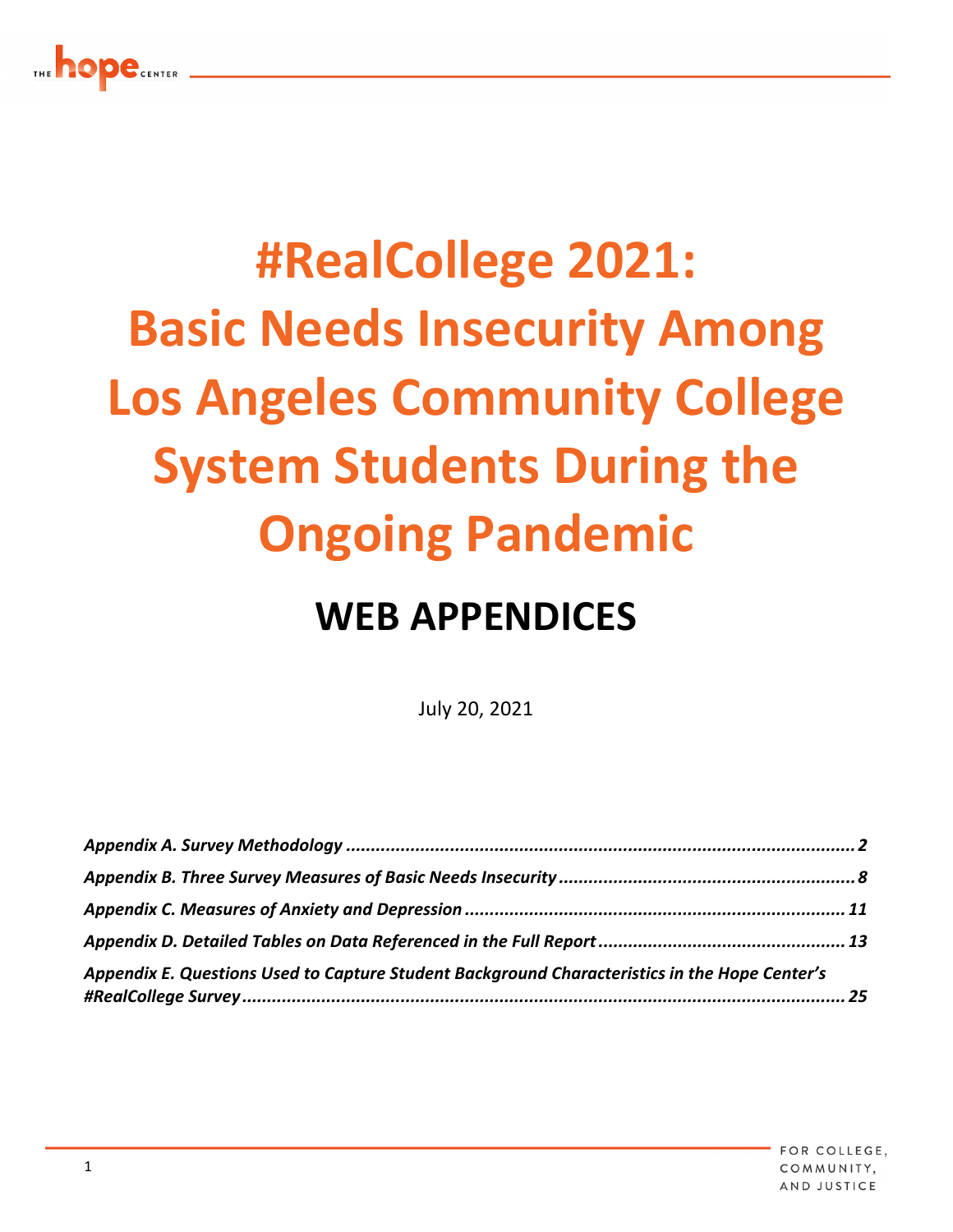

### Appendix A. Survey Methodology

#### SURVEY ELIGIBILITY AND PARTICIPATING COLLEGES

Together with administrators, the Hope Center fielded this survey at all participating colleges. Each institution agreed to administer an online survey in the fall. To boost response rates, a limited number of \$100 incentives were offered to randomly selected survey participants at each college. Additionally, incentives valued at \$150 were offered to parenting students randomly selected across all participating colleges. Institution staff sent a series of invitations and follow‐up reminders to all enrolled students encouraging them to participate.

The Hope Center provided the email invitation language as well as hosted the survey as shown below. Upon opening the survey, students were presented with a consent form in compliance with Institutional Review Board standards. To be counted as a participant, the student had to click continue as a record of consent and complete at least the first page of the survey. Participating colleges were asked to use only the provided invitation language to ensure consistency across colleges. In order to boost survey response rates, some colleges also spread the word about the survey using text messages and social media. In these cases, they used language and materials provided by the Hope Center.

*Subject: College and you, during a pandemic From email address: [someone students "know" at YOUR COLLEGE]*

*\_\_\_\_\_\_\_\_\_\_\_\_\_\_\_\_\_\_\_\_\_\_\_\_\_\_\_\_\_\_\_\_\_\_\_\_\_\_\_\_\_\_\_\_\_\_\_\_\_\_\_\_\_\_\_\_\_*

*[COLLEGE LETTERHEAD FOR EMAIL]*

*Dear [STUDENT FIRST NAME],*

Let's get real. Life is a lot right now. You're the expert when it comes to what's happening with *your college experience. So we need your help supporting [COLLEGE OR UNIVERSITY NAME] with information it can use to help.*

*Share your story in the #RealCollege Survey. We asked the Hope Center for College, Community, and Justice at Temple University to help us do this because we value you. You were chosen simply because you are one of our students. In appreciation, you can win \$100 for completing the survey.*

*[STUDENT FIRST NAME], please get started now.*

*Click here to begin: [LINK]*

*If the link is not working, try to copy and paste it into your web browser.* 

*Be honest—everything you say is confidential. If you have questions about the survey, send a note to the Hope Center at hopesrvy@temple.edu.*

*Thank you.*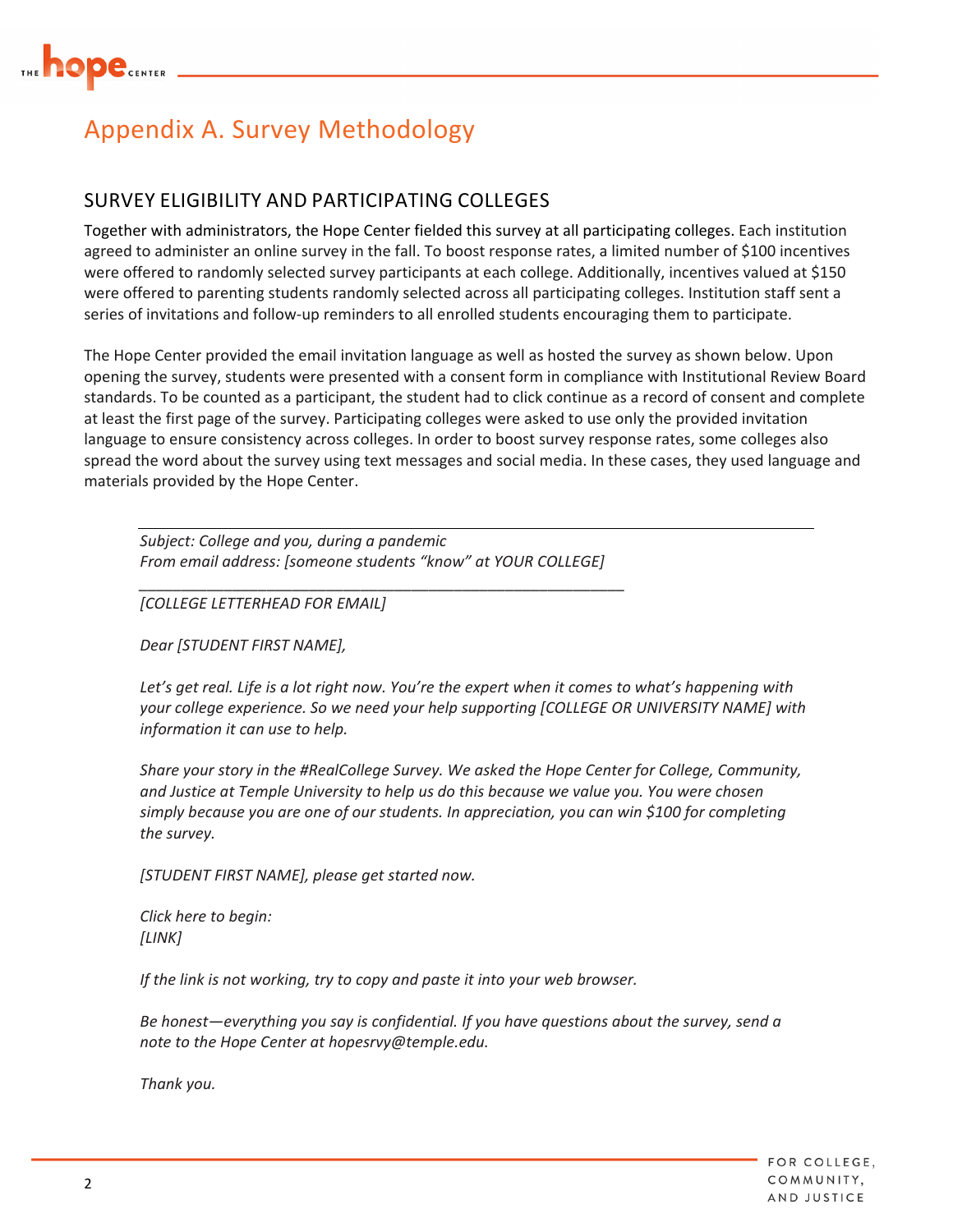

#### *[NAME AND EMAIL SIGNATURE OF PERSON SENDING EMAIL]*

#### **COLLEGE SURVEY PARTICIPANTS**

In 2020, 9 community colleges in Los Angeles fielded the survey early in the fall term, as students enduring basic needs insecurity are at greater risk for dropping out of college later in the year.

#### **TABLE A‐1 | CHARACTERISTICS OF PARTICIPATING COLLEGES (WEIGHTED BY SURVEY RESPONDENTS)1**

|                         | <b>LACCD</b> |
|-------------------------|--------------|
| N (colleges)            | 9            |
| N (survey respondents)  | 7,259        |
|                         | %            |
| <b>Sector</b>           |              |
| Public                  | 100          |
| Private, not-for-profit | 0            |
| <b>Setting</b>          |              |
| City                    | 72           |
| Suburb                  | 28           |
| Town                    | 0            |
| Rural                   | $\Omega$     |
| <b>Size</b>             |              |
| <b>Under 5,000</b>      | 0            |
| $5,000 - 9,999$         | 3            |
| 10,000 - 19,9999        | 15           |
| 20,000 or more          | 82           |
| <b>Percent Pell</b>     |              |
| Below 25%               | 39           |
| 25% - 49%               | 61           |
| 50% - 74%               | 0            |
| 75% or above            | 0            |

Source | Integrated Postsecondary Education Data System (2019), #RealCollege 2020 Survey Notes | The information above reflects the characteristics of 9 community colleges as of Fall 2019. Cumulative percentages may not add up to 100 due to rounding error.

#### **STUDENT SURVEY PARTICIPANTS**

#### **Who Answered the Survey?**

Most students who were sent the #RealCollege Survey did not answer it. Participating colleges sent survey invitations to an estimated 96,900 students<sup>2</sup> and 7,259 students participated, yielding an estimated response rate of  $7.5\%$ <sup>3</sup>

Colleges were asked to distribute the survey to all actively enrolled students in the fall of 2020. We computed responses rates using the number of survey participants divided by the number students invited to take the survey. The survey completion rate reflects the ratio at which a respondent answered all #RealCollege 2020 questions asked to all survey participants.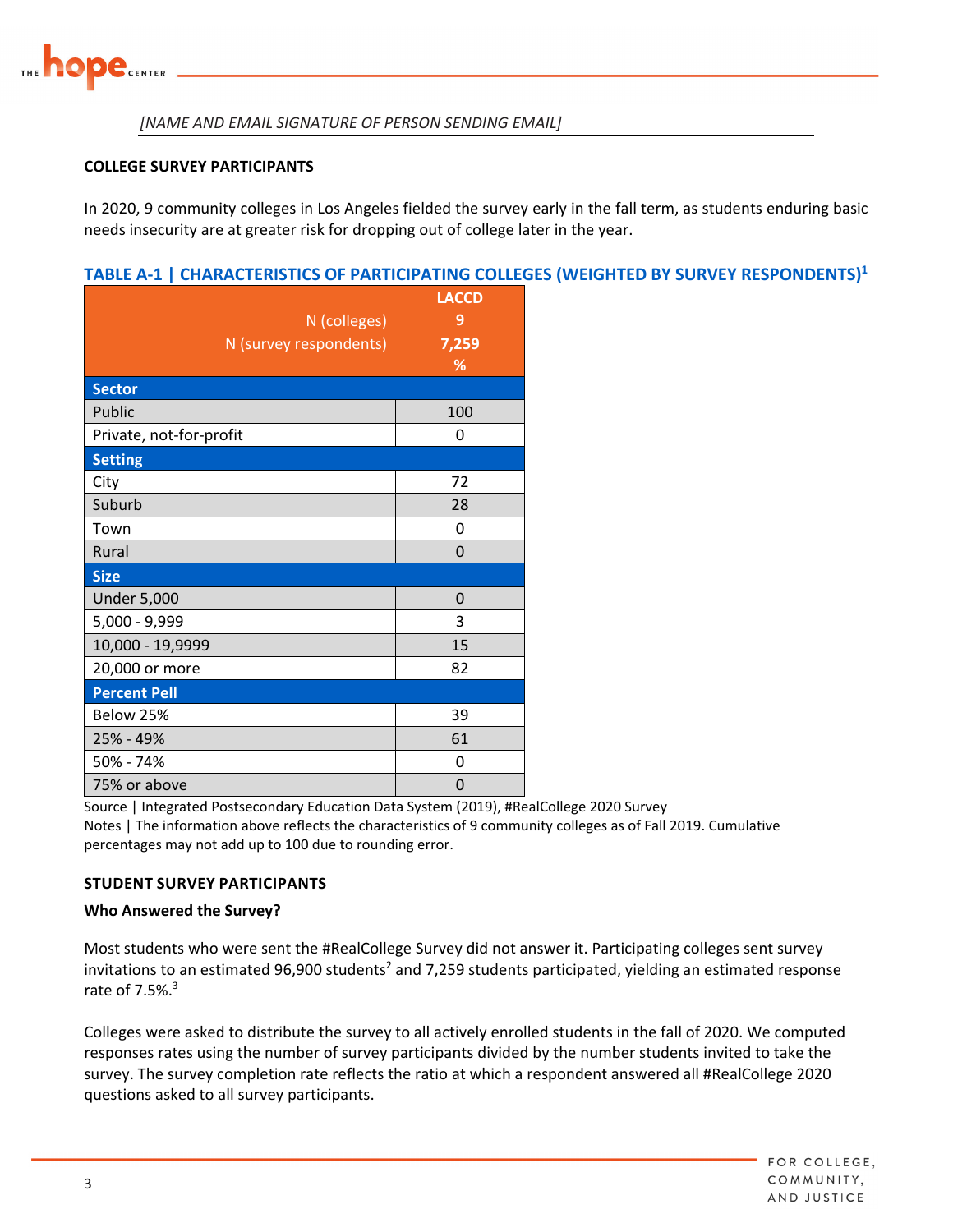

|                    | Average | <b>Standard</b><br><b>Deviation</b> | <b>Minimum</b> | <b>First</b><br><b>Quartile</b> | <b>Second</b><br><b>Quartile</b> | <b>Third</b><br><b>Quartile</b> | <b>Maximum</b> |
|--------------------|---------|-------------------------------------|----------------|---------------------------------|----------------------------------|---------------------------------|----------------|
| <b>Overall</b>     |         |                                     |                |                                 |                                  |                                 |                |
| Response rate      | 8       | າ                                   |                | 8                               | 8                                | 9                               | 10             |
| Completion<br>rate | 79      | 1                                   | 77             | 79                              | 80                               | 80                              | 80             |

#### **TABLE A‐2 | STATISTICS ON RESPONSE AND COMPLETION RATES**

Source | 2020 #RealCollege Survey

Notes | Participating colleges provided the number of students invited to take the survey. Averages shown in the table are unweighted average response rates across all colleges.

We surveyed all students, in compliance with legal and financial restrictions, rather than draw a sample. The results may be biased—overstating or understating the problem—depending on who answered and who did not. As readers ponder this issue, consider that the survey was emailed to students, and thus they had to have electronic access to respond. The incentives provided were negligible and did not include help with their challenges. Finally, the survey was framed as being about college life, not about hunger or homelessness.

#### **TABLE A‐3 | CHARACTERISTICS OF SURVEY RESPONDENTS**

|                               | <b>Overall</b> |
|-------------------------------|----------------|
|                               | %              |
| <b>Gender Identity</b>        |                |
| Female                        | 71             |
| Male                          | 27             |
| Non-binary/Third gender       | $\mathbf{1}$   |
| Prefer to self-describe       | 1              |
| Prefer not to answer          | $\overline{2}$ |
| Total respondents (N)         | 5,304          |
| Non-reporting respondents (N) | 1,955          |
| <b>Transgender Identity</b>   |                |
| Transgender                   | $\mathbf{1}$   |
| Non-transgender               | 98             |
| Prefer not to answer          | $\mathbf{1}$   |
| Total respondents (N)         | 5,340          |
| Non-reporting respondents (N) | 1,919          |
| <b>Sexual Orientation</b>     |                |
| Heterosexual or straight      | 77             |
| Gay or lesbian                | 4              |
| <b>Bisexual</b>               | 9              |
| Prefer to self-describe       | 3              |
| Prefer not to answer          | 8              |
| Total respondents (N)         | 5,282          |
| Non-reporting respondents (N) | 1,977          |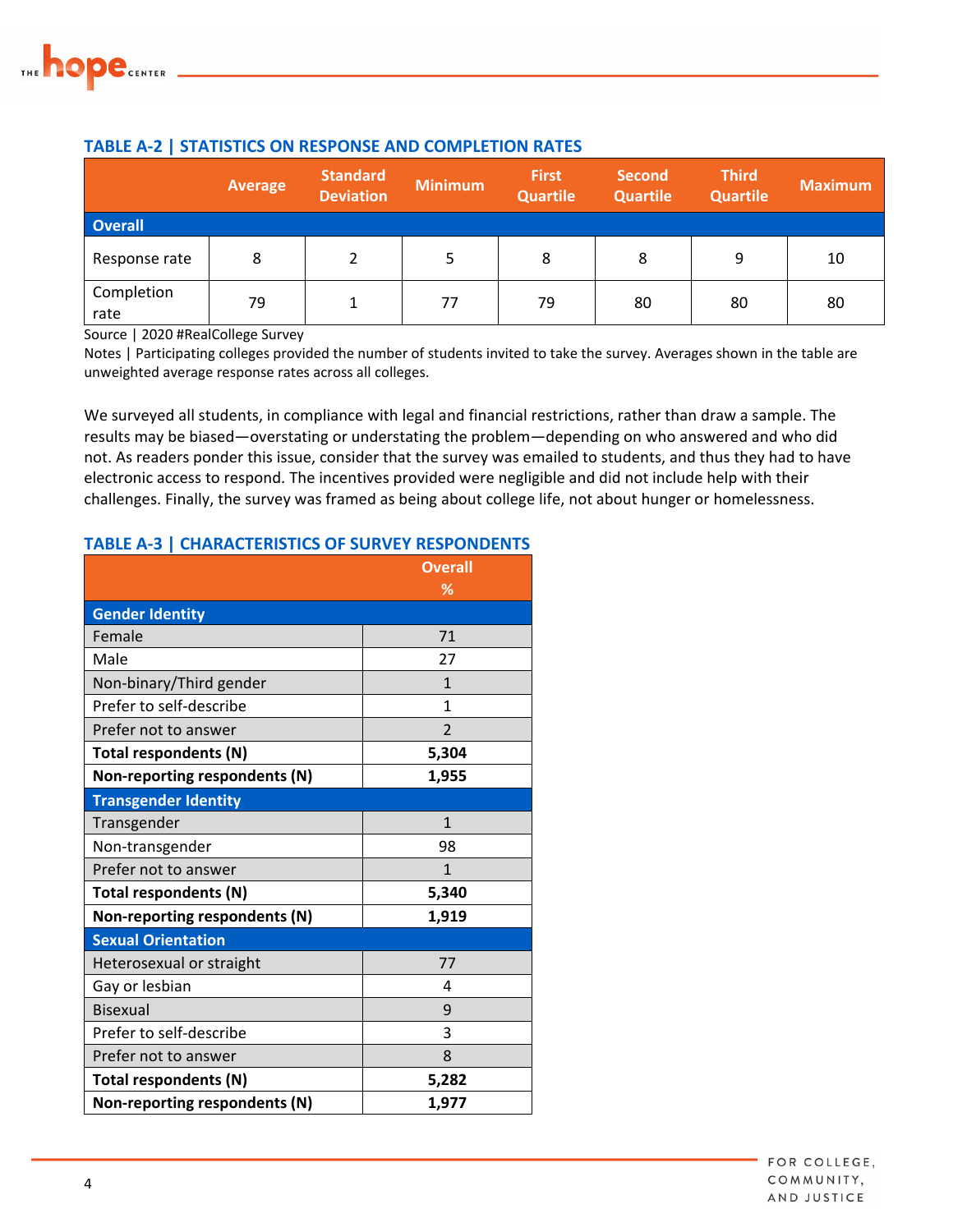

| <b>Racial or Ethnic Background</b>                     |                |
|--------------------------------------------------------|----------------|
| White or Caucasian                                     | 25             |
| African American or Black                              | 12             |
| Asian                                                  | 11             |
| Indigenous                                             | 4              |
| <b>Hispanic or Latinx</b>                              | 58             |
| Middle Eastern                                         | 2              |
| Other                                                  | $\overline{4}$ |
| Prefer not to answer                                   | 3              |
| Total respondents (N)                                  | 5,271          |
| Non-reporting respondents (N)                          | 1,988          |
| <b>Student is a U.S. Citizen or Permanent Resident</b> |                |
| Yes                                                    | 92             |
| <b>No</b>                                              | 6              |
| Prefer not to answer                                   | 2              |
| Total respondents (N)                                  | 5,363          |
| Non-reporting respondents (N)                          | 1,896          |
| <b>Highest Level of Parental Education</b>             |                |
| No diploma                                             | 25             |
| High school diploma                                    | 20             |
| Some college                                           | 30             |
| Bachelor's degree or greater                           | 18             |
| Don't know                                             | 5              |
| Prefer not to answer                                   | 3              |
| Total respondents (N)                                  | 5,319          |
| Non-reporting respondents (N)                          | 1,940          |
| Age                                                    |                |
| 18 to 20                                               | 25             |
| 21 to 25                                               | 18             |
| 26 to 30                                               | 15             |
| Over 30                                                | 41             |
| Prefer not to answer                                   | $\leq$ 1       |
| Total respondents (N)                                  | 5,222          |
| Non-reporting respondents (N)                          | 2,037          |
| <b>Parenting Student Status</b>                        |                |
| <b>Parenting Student</b>                               | 27             |
| Non-parenting Student                                  | 73             |
| Total respondents (N)                                  | 5,763          |
| Non-reporting respondents (N)                          | 1,496          |
| <b>Relationship Status</b>                             |                |
| Single                                                 | 51             |
| In a relationship                                      | 21             |
| Married or domestic partnership                        | 20             |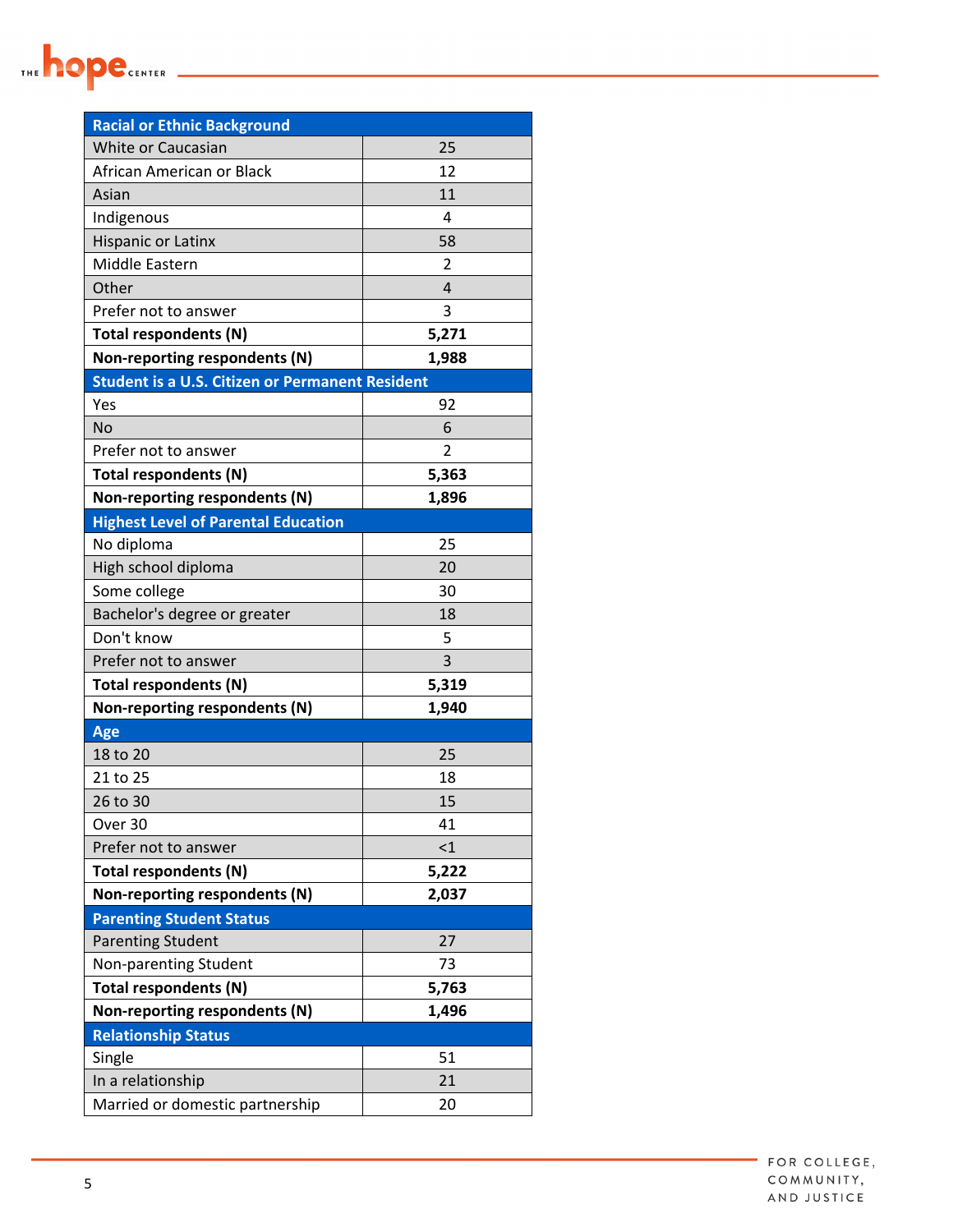

| Divorced                                      | 3              |
|-----------------------------------------------|----------------|
| Widowed                                       | $\mathbf{1}$   |
| Prefer not to answer                          | $\overline{4}$ |
| Total respondents (N)                         | 5,324          |
| Non-reporting respondents (N)                 | 1,935          |
| <b>Student is Foster Care-Involved</b>        |                |
| Yes                                           | 4              |
| <b>No</b>                                     | 95             |
| Prefer not to answer                          | 1              |
| Total respondents (N)                         | 5,305          |
| Non-reporting respondents (N)                 | 1,954          |
| <b>Student Served in the Military</b>         |                |
| Yes                                           | 3              |
| <b>No</b>                                     | 96             |
| Prefer not to answer                          | $\mathbf{1}$   |
| Total respondents (N)                         | 5,354          |
| Non-reporting respondents (N)                 | 1,905          |
| <b>Employment Status</b>                      |                |
| Employed                                      | 48             |
| Not employed, looking                         | 26             |
| Not employed, not looking                     | 26             |
| Total respondents (N)                         | 6,304          |
| Non-reporting respondents (N)                 | 955            |
| <b>Student has been Justice-Involved</b>      |                |
| Yes                                           | 5              |
| <b>No</b>                                     | 93             |
| Prefer not to answer                          | $\overline{2}$ |
| Total respondents (N)                         | 5,513          |
| Non-reporting respondents (N)                 | 1,746          |
| <b>Disabilities and/or Medical Conditions</b> |                |
| Learning disability                           | 12             |
| Physical disability                           | 7              |
| <b>Chronic illness</b>                        | 16             |
| Psychological disorder                        | 27             |
| Other                                         | 3              |
| No disability                                 | 56             |
| Prefer not to answer                          | 2              |
| Total respondents (N)                         | 5,356          |
| Non-reporting respondents (N)                 | 1,903          |
| <b>College Enrollment Status</b>              |                |
| Full-time                                     | 41             |
| Part-time                                     | 54             |
| Don't know                                    | 5              |

FOR COLLEGE, COMMUNITY, AND JUSTICE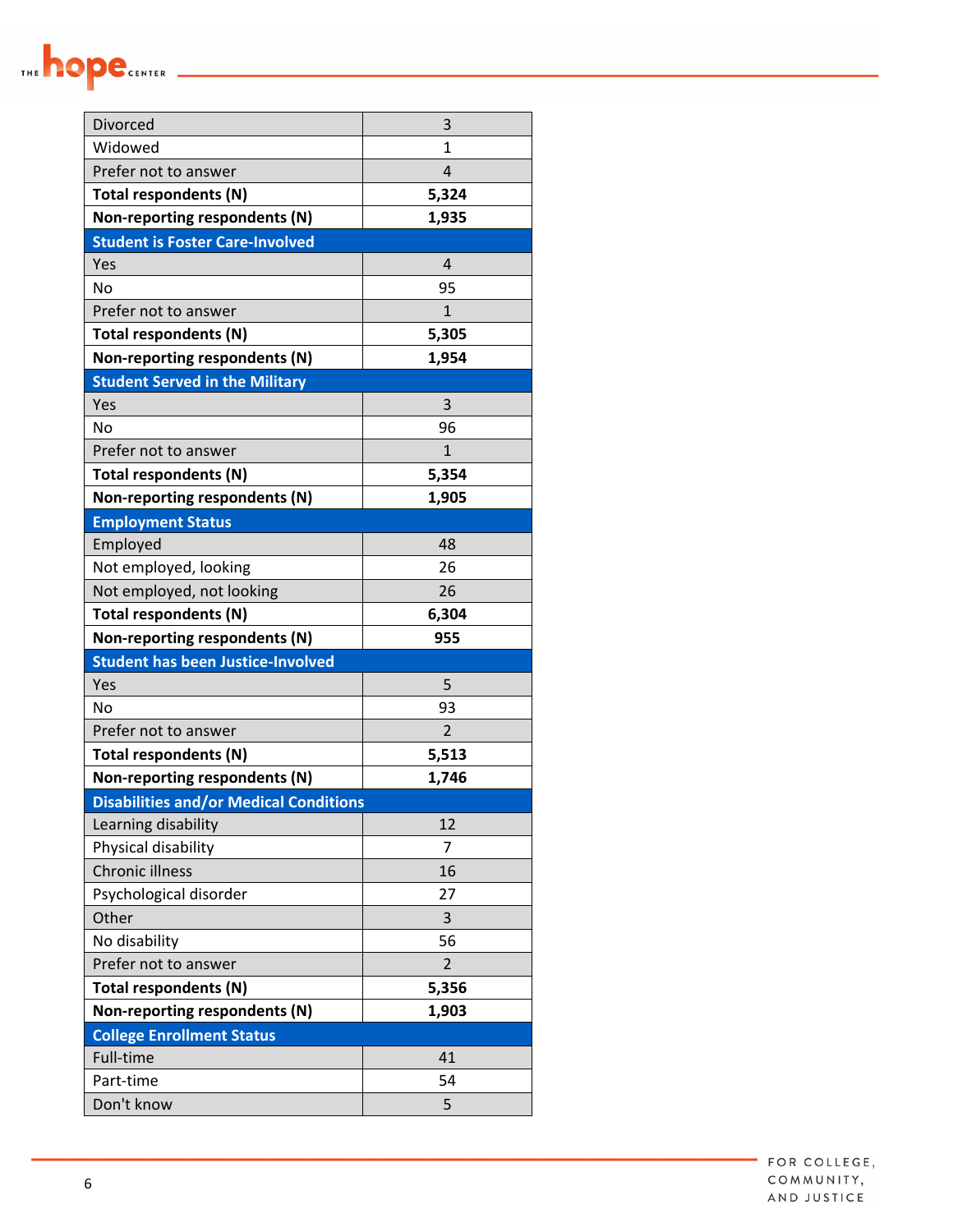| Total respondents (N)                    | 6,965 |
|------------------------------------------|-------|
| Non-reporting respondents (N)            | 294   |
| <b>Years in College</b>                  |       |
| Less than 1                              | 22    |
| $1$ to $2$                               | 33    |
| 3 or more                                | 45    |
| Total respondents (N)                    | 6,954 |
| Non-reporting respondents (N)            | 305   |
| <b>Student is Considered a Dependent</b> |       |
| Yes                                      | 18    |
| No                                       | 66    |
| Don't know                               | 14    |
| Prefer not to answer                     | 2     |
| Total respondents (N)                    | 5,307 |
| Non-reporting respondents (N)            | 1,952 |
| <b>Student is a Pell Recipient</b>       |       |
| Yes                                      | 52    |
| No                                       | 48    |
| Total respondents (N)                    | 6,465 |
| Non-reporting respondents (N)            | 794   |
| <b>Level of Study</b>                    |       |
| High school equivalency/GED              | 5     |
| Undergraduate degree: Associate          | 59    |
| Undergraduate degree: Bachelor's         | 17    |
| Graduate degree                          | 3     |
| Certificate or license                   | 8     |
| Non-degree                               | 7     |
| Total respondents (N)                    | 7,193 |
| Non-reporting respondents (N)            | 66    |
| <b>Student is a Varsity Athlete</b>      |       |
| Yes                                      | 1     |
| No                                       | 98    |
| Prefer not to answer                     | 1     |
| Total respondents (N)                    | 5,200 |
| Non-reporting respondents (N)            | 2,059 |

Source | 2020 #RealCollege Survey

**DE CENTER** 

Notes | Classifications of gender identity, racial and ethnic background, and disability or medical condition are not mutually exclusive. Students could self-identify with multiple classifications. Some racial and ethnic groups were combined due to sample size. The Asian category includes students who identify as Asian Americans, Southeast Asian, and Pacific Islanders, the Indigenous category includes students who identify as American Indian or Alaska Native or Indigenous. Percentages of mutually exclusive groups may not add up to 100 due to rounding error. Justice system–involved is defined by whether a student has been convicted of a crime. Foster care–involved is defined by a student who is or was placed in the home of a state‐certified caregiver or a family member approved by the state. A dependent is a student who does not earn sufficient income to be an independent student or who must report parental income when qualifying for federal student aid.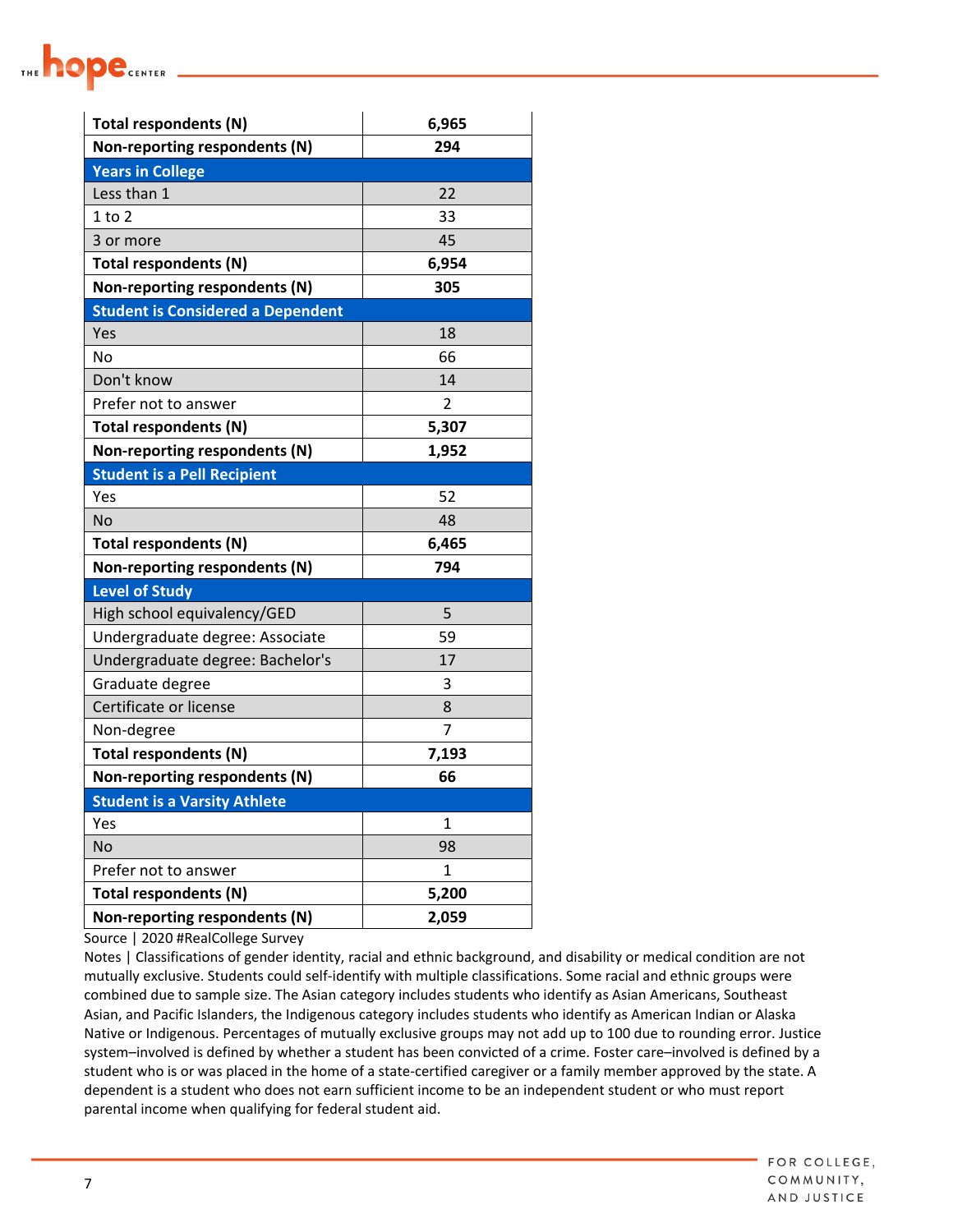

## Appendix B. Three Survey Measures of Basic Needs Insecurity

#### FOOD SECURITY

To assess food *security* in the fall of 2020, we used questions from the 18‐item Household Food Security Survey Module (shown below) from the U.S. Department of Agriculture (USDA). It is important to note that while we mainly discuss *insecurity*, the standard is to measure the level of *security,* referring to those with low or very low security as "food insecure."

#### *Food Security Module*

Adult Stage 1

- 1. "In the last 30 days, I worried whether my food would run out before I got money to buy more." (Often true, Sometimes true, Never true)
- 2. "In the last 30 days, the food that I bought just didn't last, and I didn't have money to get more." (Often true, Sometimes true, Never true)

3. "In the last 30 days, I couldn't afford to eat balanced meals." (Often true, Sometimes true, Never true) If the respondent answers "often true" or "sometimes true" to any of the three questions in Adult Stage 1, then *proceed to Adult Stage 2.*

Adult Stage 2

- 4. "In the last 30 days, did you ever cut the size of your meals or skip meals because there wasn't enough money for food?" (Yes/No)
- 5. [*If yes to question 4, ask*] "In the last 30 days, how many days did this happen?" (Once, Twice, Three times, Four times, Five times, More than five times)
- 6. "In the last 30 days, did you ever eat less than you felt you should because there wasn't enough money for food?" (Yes/No)
- 7. "In the last 30 days, were you ever hungry but didn't eat because there wasn't enough money for food?" (Yes/No)

8. "In the last 30 days, did you lose weight because there wasn't enough money for food?" (Yes/No)

If the respondent answers "yes" to any of the questions in Adult Stage 2, then proceed to Adult Stage 3.

#### Adult Stage 3

- 9. "In the last 30 days, did you ever not eat for a whole day because there wasn't enough money for food?" (Yes/No)
- 10. [*If yes to question 9, ask*] "In the last 30 days, how many days did this happen?" (Once, Twice, Three times, Four times, Five times, More than five times)

If the respondent has indicated that children under 18 are present in the household, then proceed to Child Stage *1.*

#### Child Stage 1

- 11. "In the last 30 days, I relied on only a few kinds of low‐cost food to feed my children because I was running out of money to buy food." (Often true, Sometimes true, Never true)
- 12. "In the last 30 days, I couldn't feed my children a balanced meal, because I couldn't afford that." (Often true, Sometimes true, Never true)
- 13. "In the last 30 days, my child was not eating enough because I just couldn't afford enough food." (Often true, Sometimes true, Never true)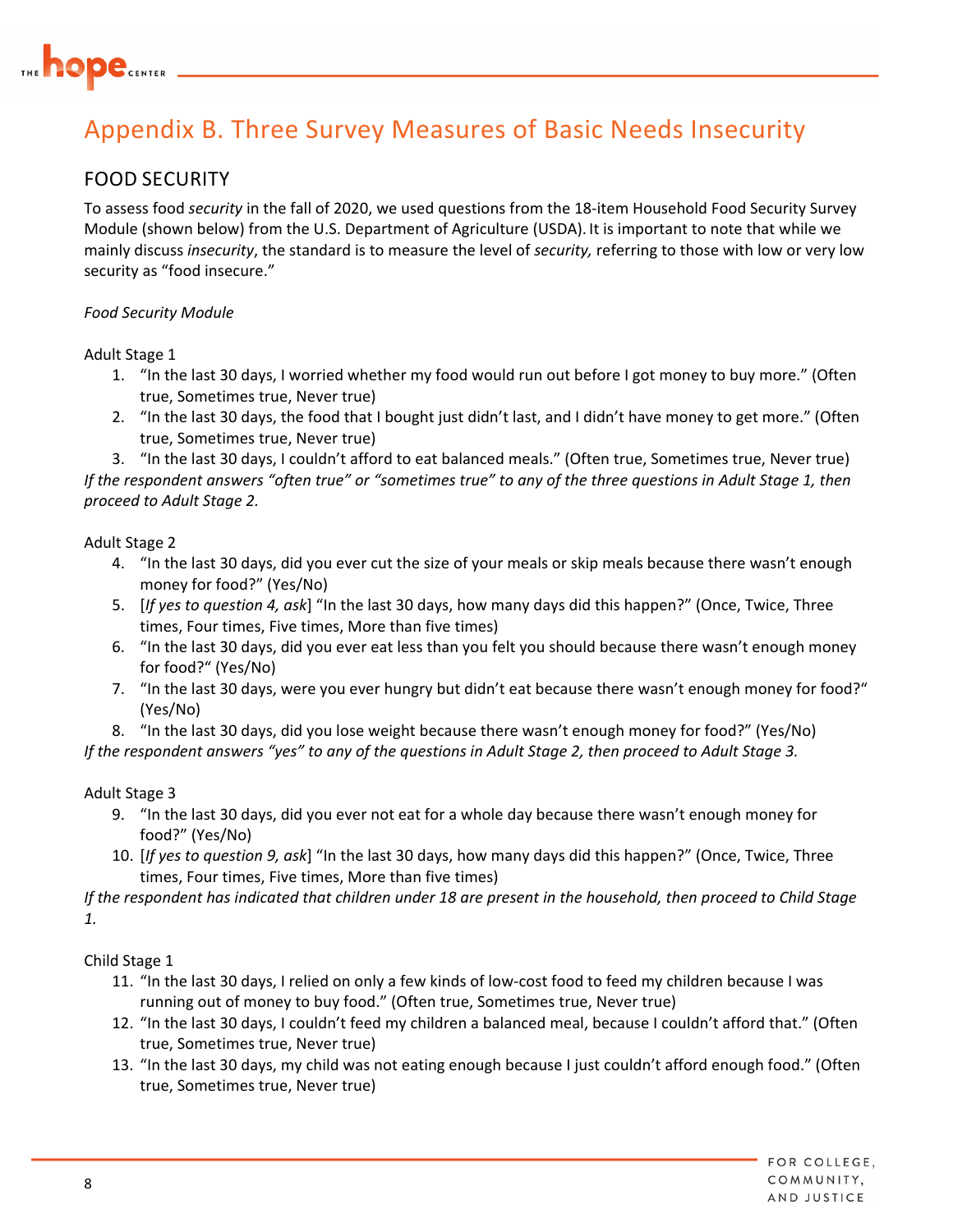

If the respondent answers "often true" or "sometimes true" to any of the three questions in Child Stage 1, then *proceed to Child Stage 2.*

Child Stage 2

- 14. "In the last 30 days, did you ever cut the size of your children's meals because there wasn't enough money for food?" (Yes/No)
- 15. "In the last 30 days, did your children ever skip meals because there wasn't enough money for food?" (Yes/No)
- 16. [*If yes to question 15, ask*] "In the last 30 days, how often did this happen?" (1, 2, 3, 4, 5, 6, 7, 8 or more times)
- 17. "In the last 30 days, were your children ever hungry but you just couldn't afford more food?" (Yes/No)
- 18. "In the last 30 days, did any of your children ever not eat for a whole day because there wasn't enough money for food?" (Yes/No)

To calculate a raw score for food security, we counted the number of questions to which a student answered affirmatively.

- a. "Often true" and "sometimes true" were counted as affirmative answers.
- b. Answers of "Three times" or more were counted as a "yes." We translated the raw score into food security levels as follows:

|                            | <b>Raw Score</b>              |                                  |  |  |
|----------------------------|-------------------------------|----------------------------------|--|--|
| <b>Food security level</b> | 18-item<br>(children present) | 18-item<br>(no children present) |  |  |
| High                       | 0                             | 0                                |  |  |
| Marginal                   | $1 - 2$                       | $1 - 2$                          |  |  |
| Low                        | $3 - 7$                       | $3 - 5$                          |  |  |
| Very Low                   | $8 - 18$                      | $6 - 10$                         |  |  |

#### HOUSING INSECURITY

To assess housing insecurity, we used a series of survey questions adapted from the national Survey of Income and Program Participation (SIPP) Adult Well‐Being Module to measure students' access to and ability to pay for safe and reliable housing.<sup>4</sup> In the fall of 2020, we asked students the following questions:

#### *Housing Insecurity Module*

- 1. "In the past 12 months, was there a rent or mortgage increase that made it difficult to pay?" (Yes/No)
- 2. "In the past 12 months, have you been unable to pay or underpaid your rent or mortgage?" (Yes/No)
- 3. "In the past 12 months, have you received a summons to appear in housing court?" (Yes/No)
- 4. "In the past 12 months, have you not paid the full amount of a gas, oil, or electricity bill?" (Yes/No)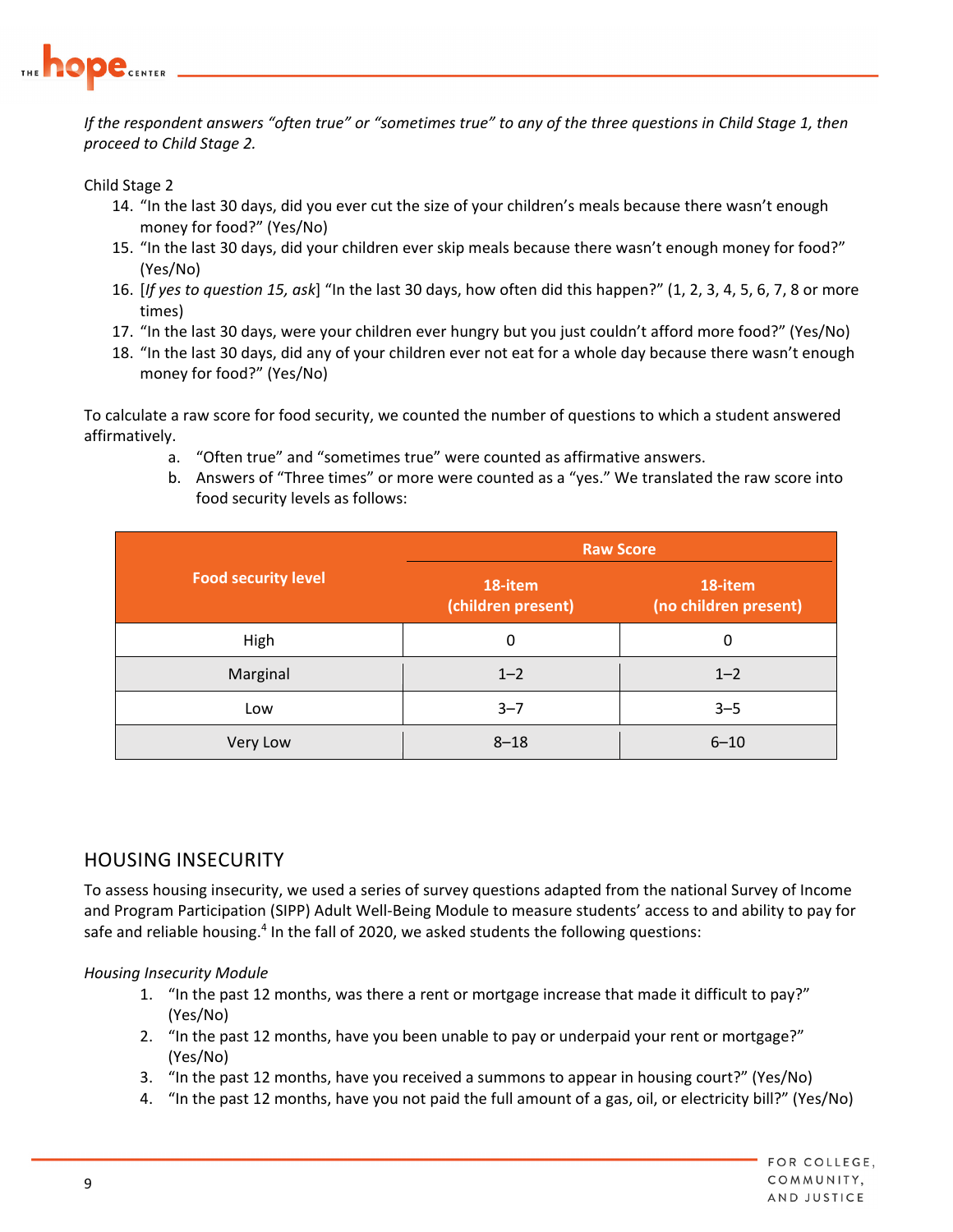

- 5. "In the past 12 months, did you have an account default or go into collections?" (Yes/No)
- 6. "In the past 12 months, have you moved in with other people, even for a little while, because of financial problems?" (Yes/No)
- 7. "In the past 12 months, have you lived with others beyond the expected capacity of the house or apartment?" (Yes/No)
- 8. "In the past 12 months, did you leave your household because you felt unsafe?" (Yes/No)
- 9. "In the past 12 months, how many times have you moved?" (None, Once, Twice, 3 times, 4 times, 5 times, 6 times, 7 times, 8 times, 9 times, 10 or more times)

Students were considered housing insecure if they answered "yes" to any of the first eight questions or said they moved at least *three* times (question #9).

#### HOMELESSNESS

To measure homelessness, we asked a series of survey questions that align with the definition of homelessness dictated by the McKinney Vento Homeless Assistance Act. Please refer to pp. 31–32 in Crutchfield and Maguire (2017) for further discussion of this measure.<sup>5</sup>

In the fall of 2020, students were considered homeless if they answered affirmatively to question #1 OR any part of question #2 (parts e through m) in the Homelessness Module (below).

#### *Homelessness Module*

- 1. "In the past 12 months, have you ever been homeless?"
- 2. "In the past 12 months, have you slept in any of the following places? Please check all that apply."
- a. Campus or university housing
- b. Sorority/fraternity house
- c. In a rented or owned house, mobile home, or apartment (alone or with roommates or friends)
- d. In a rented or owned house, mobile home, or apartment with my family (parent, guardian, or relative)
- e. At a shelter
- f. In a camper or RV
- g. Temporarily staying with a relative, friend, or couch surfing until I find other housing.
- h. Temporarily at a hotel or motel without a permanent home to return to (not on vacation or business travel)
- i. In transitional housing or independent living program
- j. At a group home such as halfway house or residential program for mental health or substance abuse
- k. At a treatment center (such as detox, hospital, etc.)
- l. Outdoor location (such as street, sidewalk, or alley; bus or train stop; campground or woods, park, beach, or riverbed; under bridge or overpass; or other)
- m. In a closed area/space with a roof not meant for human habitation (such as abandoned building; car, truck, or van; encampment or tent; unconverted garage, attic, or basement; etc.)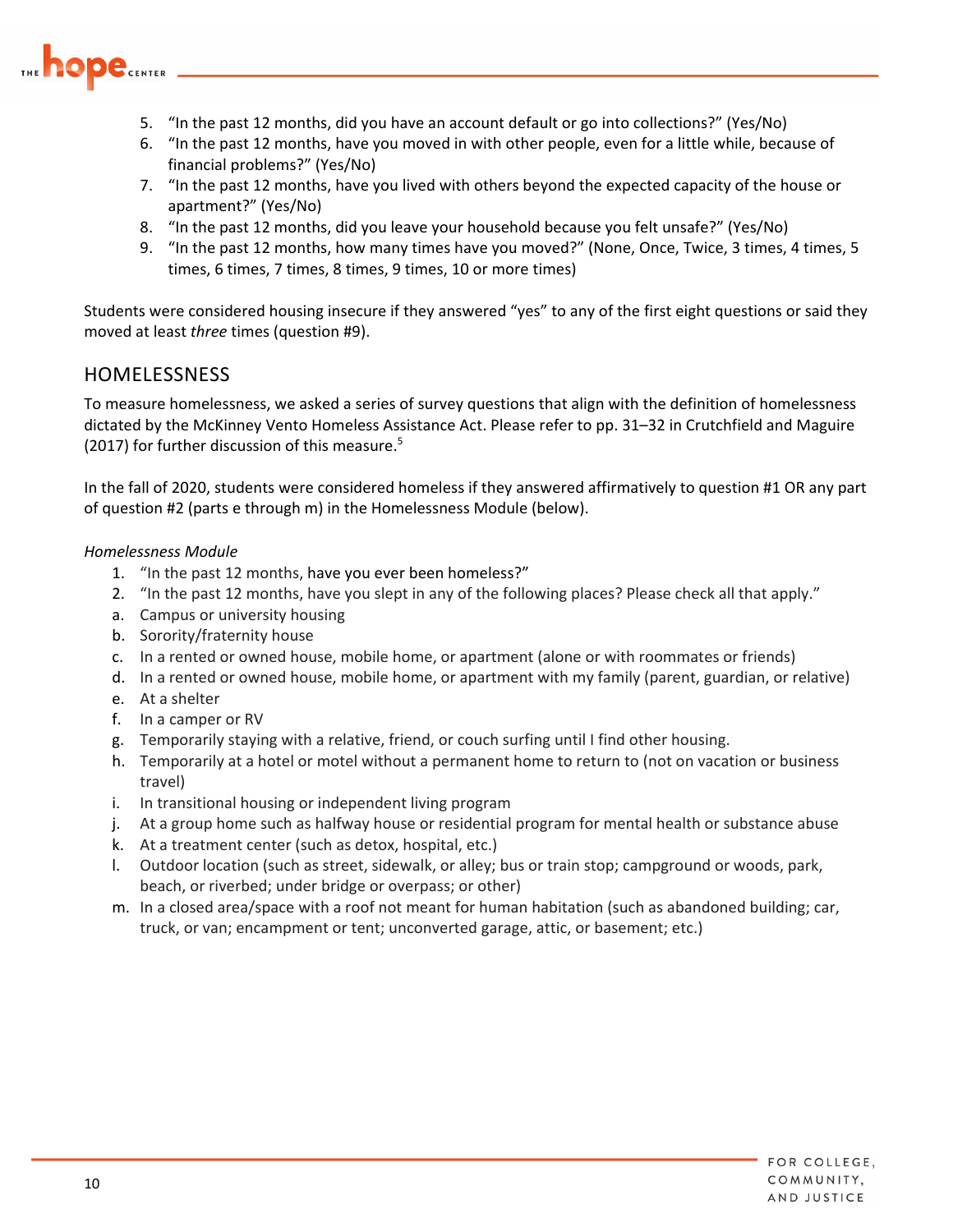

## Appendix C. Measures of Anxiety and Depression

#### ANXIETY

Students' anxiety levels were assessed using a validated seven‐item instrument called the Generalized Anxiety Disorder Scale (GAD-7).<sup>6</sup> In the #RealCollege 2020 survey instrument, the items were separated into two sections (items 1‐2 and items 3‐7). The student needed to cross a certain score threshold in the first two items to progress to the remaining items. The assessment asked students about the number of times in the last two weeks – 0 days (0), 1‐6 days (1), 7‐12 days (2), or 13‐14 days (3) – they were bothered by any of the following items:

*Generalized Anxiety Disorder Scale (GAD‐7) Module*

- 1. Feeling nervous, anxious, or on edge
- 2. Not being able to stop or control worrying
- 3. Worrying too much about different things
- 4. Trouble relaxing
- 5. Being so restless that it's hard to sit still
- 6. Becoming easily annoyed or irritable
- 7. Feeling afraid as if something awful might happen

To calculate a raw score for anxiety, we counted the response score (0 to 3) for each of the questions to which a student answered. Those who indicated that they felt bothered at least some of the days were considered moderately to severely anxious.

|                      | <b>Raw Score</b> |  |  |
|----------------------|------------------|--|--|
| <b>Anxiety level</b> | Seven-item       |  |  |
| None to minimal      | $0 - 4$          |  |  |
| Mild                 | $5 - 9$          |  |  |
| Moderate             | $10 - 14$        |  |  |
| Severe               | $15+$            |  |  |

#### DEPRESSION

Students' depression levels were assessed using a validated nine‐item instrument, called the Patient Health Questionnaire (PHQ‐9). In the #RealCollege 2020 survey instrument, the items were separated into two sections (items 1‐2 and items 3‐9). The student needed to reach a certain response threshold in the first two items to progress to the remaining items. The assessment asked students about the number of times in the last two weeks – 0 days (0), 1‐6 days (1), 7‐12 days (2), or 13‐14 days (3) – they were bothered by any of the following items:

*Patient Health Questionnaire (PHQ‐9) Module*

- 1. Little interest or pleasure in doing things
- 2. Feeling down, depressed, or hopeless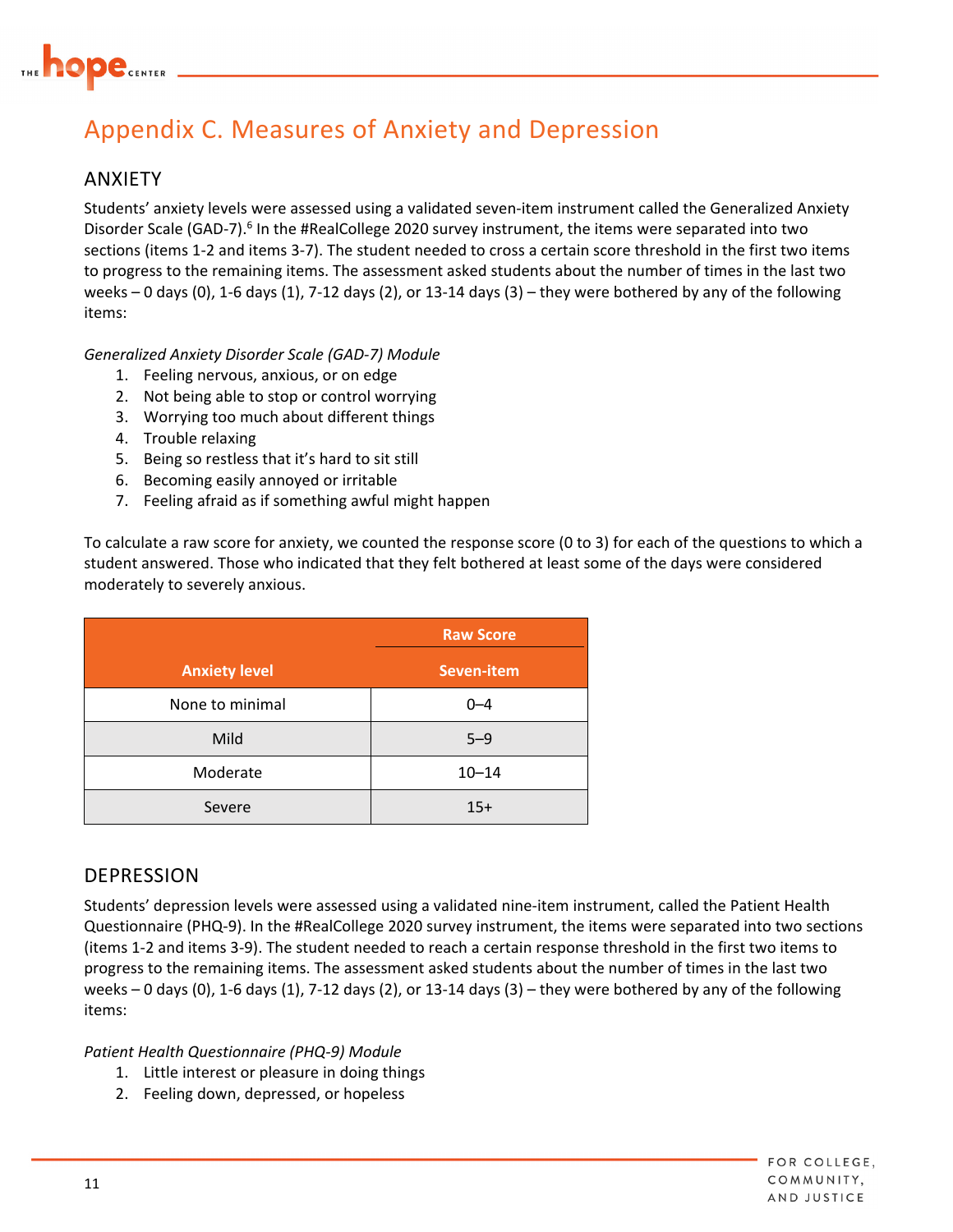

- 3. Trouble falling asleep, staying asleep, or sleeping too much
- 4. Feeling tired or having little energy
- 5. Poor appetite or overeating
- 6. Feeling bad about yourself—or that you're a failure or have let yourself or your family down
- 7. Trouble concentrating on things, such as reading the newspaper or watching television
- 8. Moving or speaking so slowly that other people could have noticed; or the opposite—being so fidgety or restless that you have been moving around a lot more than usual
- 9. Thought that you would be better off dead or hurting yourself in some way

To calculate a raw score for depression, we counted the response score (0 to 3) for each of the questions to which a student answered. Those who indicated that they felt bothered at least some of the days were considered moderately to severely depressed.

|                          | <b>Raw Score</b> |
|--------------------------|------------------|
| <b>Depression level</b>  | <b>Nine-item</b> |
| None to minimal          | $0 - 4$          |
| Mild                     | $5 - 9$          |
| Moderate                 | $10 - 14$        |
| <b>Moderately Severe</b> | $15 - 19$        |
| Severe                   | $20+$            |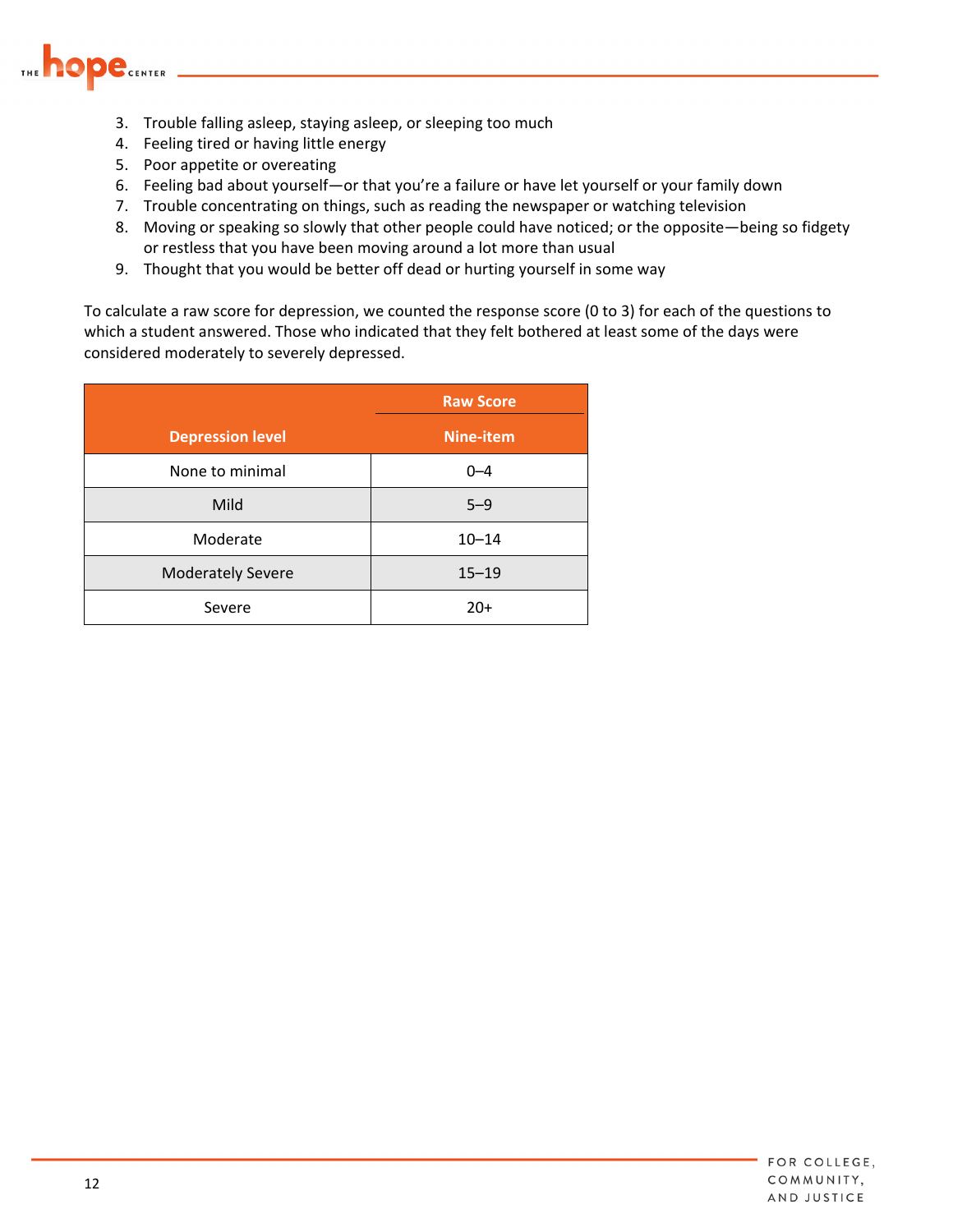

## Appendix D. Detailed Tables on Data Referenced in the Full Report

#### **TABLE D‐1 | PERSONAL EXPERIENCES WITH ANXIETY AND DEPRESSION AMONG LACCD AND COMPARABLE TWO‐YEAR COLLEGE SURVEY RESPONDENTS, BY RACE/ETHNICITY (FIGURE 1)**

|                                                            | <b>LACCD</b> |    | <b>Comparable CCs</b> |    |  |
|------------------------------------------------------------|--------------|----|-----------------------|----|--|
|                                                            | N            | %  | N                     | ℅  |  |
| <b>Students Experiencing at Least Moderate Anxiety:</b>    |              |    |                       |    |  |
| Overall                                                    | 1,686        | 31 | 23,575                | 34 |  |
| Race / Ethnicity:                                          |              |    |                       |    |  |
| Indigenous                                                 | 104          | 46 | 1,090                 | 43 |  |
| Middle Eastern                                             | 57           | 45 | 527                   | 36 |  |
| White or Caucasian                                         | 465          | 36 | 12,723                | 40 |  |
| Hispanic or Latinx                                         | 985          | 32 | 7,783                 | 33 |  |
| Other                                                      | 59           | 28 | 625                   | 36 |  |
| African American or Black                                  | 184          | 28 | 2,943                 | 30 |  |
| Asian                                                      | 155          | 27 | 2,476                 | 33 |  |
| <b>Students Experiencing at Least Moderate Depression:</b> |              |    |                       |    |  |
| Overall                                                    | 1,838        | 34 | 24,049                | 35 |  |
| Race / Ethnicity:                                          |              |    |                       |    |  |
| Indigenous                                                 | 106          | 46 | 1,078                 | 42 |  |
| Middle Eastern                                             | 46           | 36 | 545                   | 37 |  |
| White or Caucasian                                         | 453          | 35 | 12,023                | 38 |  |
| <b>Hispanic or Latinx</b>                                  | 1,074        | 35 | 8,255                 | 35 |  |
| Other                                                      | 57           | 27 | 659                   | 38 |  |
| African American or Black                                  | 203          | 31 | 3,174                 | 32 |  |
| Asian                                                      | 179          | 31 | 2,742                 | 36 |  |

Source | 2020 #RealCollege Survey

Notes | The Generalized Anxiety Disorder Scale (GAD‐7) was used to measure anxiety. Students "experienced anxiety" if they experienced moderate to severe levels of anxiety in the last two weeks according to the GAD‐7. The Patient Health Questionnaire (PHQ‐9) was used to measure depression. Students "experienced depression" if they experienced moderate, moderately severe, or severe levels of depression in the last two weeks according to the PHQ‐9. See Appendix C for more information on the 2020 measures. Classifications of racial and ethnic background are not mutually exclusive. Students could self‐identify with multiple classifications. Some racial and ethnic groups were combined due to sample size. The Asian category includes students who identify as Asian Americans, Southeast Asian, and Pacific Islanders, the Indigenous category includes students who identify as American Indian or Alaska Native or Indigenous.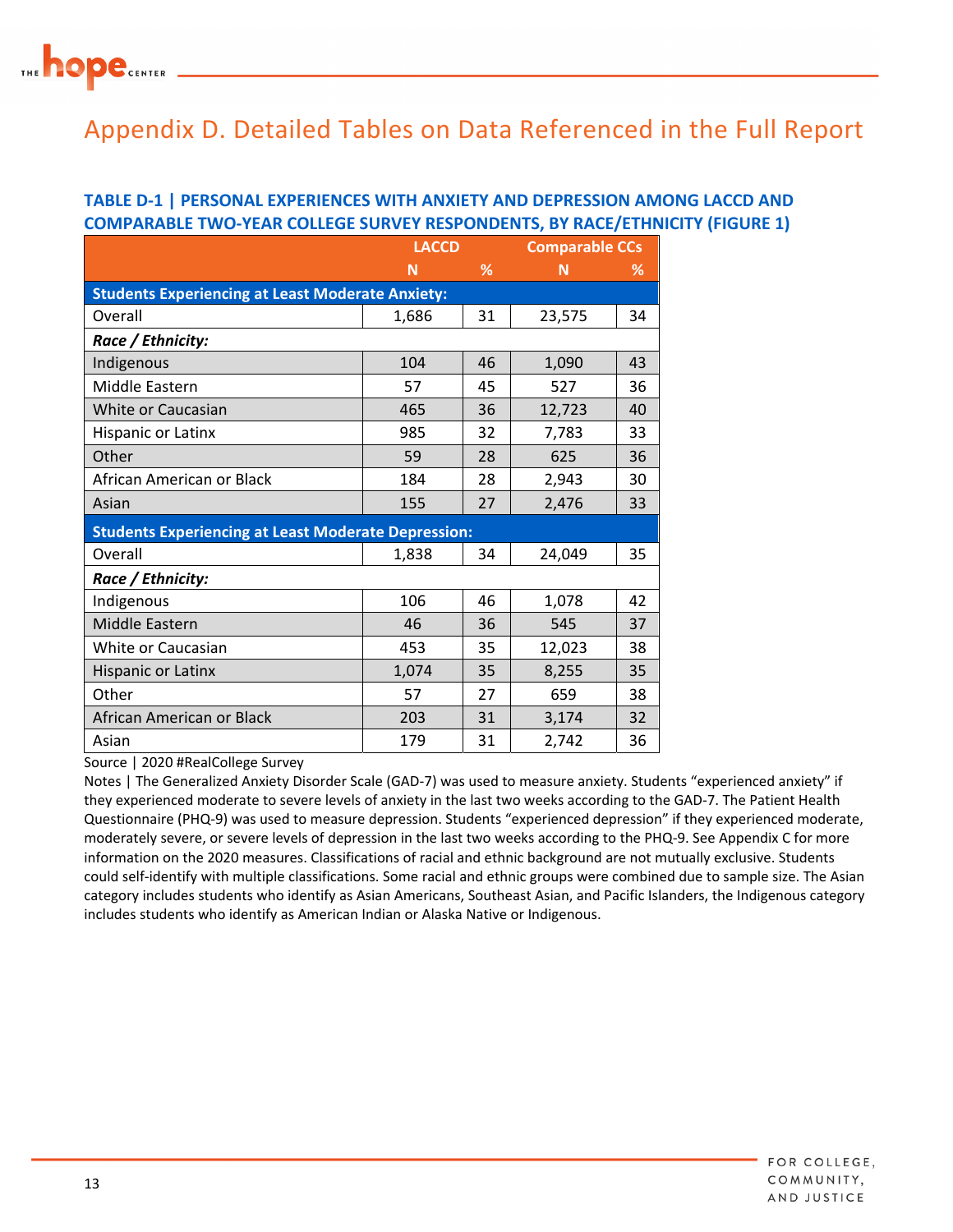

#### **TABLE D‐2 | PERSONAL EXPERIENCES WITH COVID‐19 AMONG LACCD AND COMPARABLE TWO‐YEAR COLLEGE SURVEY RESPONDENTS, BY RACE/ETHNICITY (FIGURE 2)**

|                                                                        | <b>LACCD</b> |    | <b>Comparable CCs</b> |                |
|------------------------------------------------------------------------|--------------|----|-----------------------|----------------|
|                                                                        | N            | %  | N                     | ℅              |
| Students Experiencing Any of the Following from Spring 2020 to Present |              |    |                       |                |
| <b>During the Pandemic:</b>                                            |              |    |                       |                |
| I Was Sick with COVID-19.                                              |              |    |                       |                |
| Overall                                                                | 287          | 6  | 4,071                 | 8              |
| Indigenous                                                             | 19           | 13 | 137                   | 9              |
| Other                                                                  | 12           | 8  | 91                    | 8              |
| Hispanic or Latinx                                                     | 155          | 8  | 1,566                 | 10             |
| Middle Eastern                                                         | 5            | 6  | 82                    | 8              |
| White or Caucasian                                                     | 49           | 5  | 1,252                 | 6              |
| Asian                                                                  | 14           | 4  | 233                   | 5              |
| African American or Black                                              | 13           | 3  | 457                   | $\overline{7}$ |
| A Close Friend or Family Member Was Sick with COVID-19.                |              |    |                       |                |
| Overall                                                                | 1,871        | 40 | 23,180                | 43             |
| Indigenous                                                             | 82           | 54 | 759                   | 48             |
| Other                                                                  | 56           | 35 | 451                   | 40             |
| Hispanic or Latinx                                                     | 1,001        | 48 | 8,733                 | 57             |
| Middle Eastern                                                         | 39           | 43 | 437                   | 42             |
| White or Caucasian                                                     | 282          | 32 | 7,252                 | 37             |
| Asian                                                                  | 122          | 31 | 1,588                 | 32             |
| African American or Black                                              | 157          | 37 | 2,922                 | 46             |
| A Close Friend or Family Member Died of COVID-19.                      |              |    |                       |                |
| Overall                                                                | 823          | 18 | 8,583                 | 16             |
| Indigenous                                                             | 46           | 30 | 318                   | 20             |
| Other                                                                  | 38           | 24 | 192                   | 17             |
| Hispanic or Latinx                                                     | 452          | 22 | 3,560                 | 23             |
| Middle Eastern                                                         | 17           | 19 | 185                   | 18             |
| White or Caucasian                                                     | 107          | 12 | 1,959                 | 10             |
| Asian                                                                  | 56           | 14 | 620                   | 12             |
| African American or Black                                              | 87           | 20 | 1,318                 | 21             |

Source | 2020 #RealCollege Survey

Notes | Some students may have more than one personal experience with COVID‐19. Classifications of racial and ethnic background are not mutually exclusive. Students could self‐identify with multiple classifications. Some racial and ethnic groups were combined due to sample size. The Asian category includes students who identify as Asian Americans, Southeast Asian, and Pacific Islanders, the Indigenous category includes students who identify as American Indian or Alaska Native or Indigenous.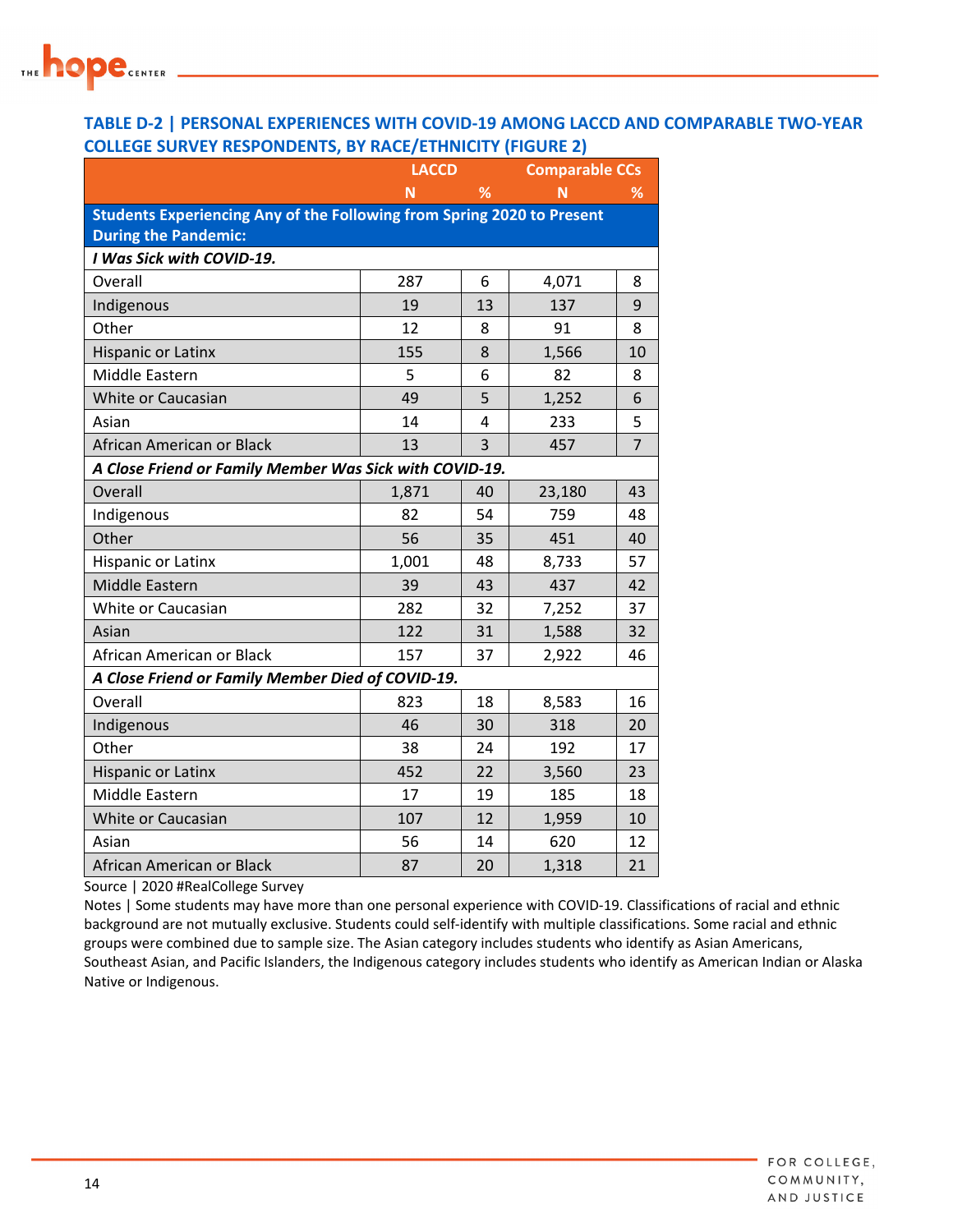

#### **TABLE D‐3 | ONLINE VS IN‐PERSON CLASSES AMONG LACCD AND COMPARABLE TWO‐YEAR COLLEGE SURVEY RESPONDENTS (FIGURE 3)**

|                                                | <b>LACCD</b> |               | <b>Comparable CCs</b> |    |
|------------------------------------------------|--------------|---------------|-----------------------|----|
|                                                |              | %             |                       | ℅  |
| Online only                                    | 7,001        | 97            | 74,127                | 84 |
| In-person (on-campus at<br>least one day/week) | 115          | $\mathcal{P}$ | 12,586                | 14 |
| Don't know                                     | 86           |               | 1,167                 |    |

Source | 2020 #RealCollege Survey

Notes | Cumulative percentages may not equal 100 due to rounding.

#### **TABLE D‐4 | OTHER CHALLENGES FACED BY LACCD AND COMPARABLE TWO‐YEAR COLLEGE SURVEY RESPONDENTS IN SPRING 2020 (FIGURE 4)**

|                                                                                                    | <b>LACCD</b> |    | <b>Comparable CCs</b> |    |
|----------------------------------------------------------------------------------------------------|--------------|----|-----------------------|----|
|                                                                                                    | N            | %  | N                     | ℅  |
| Which of the Following Did You Experience With Your Spring 2020 Term During the COVID-19 Pandemic? |              |    |                       |    |
| My school moved classes online.                                                                    | 4,663        | 98 | 52,944                | 96 |
| My campus closed.                                                                                  | 4,572        | 97 | 48,611                | 89 |
| I had difficulty concentrating on classes.                                                         | 3,144        | 67 | 36,451                | 67 |
| I had to take care of a family member while attending class.                                       | 2,436        | 52 | 26,486                | 49 |
| I had problems with internet or computer access.                                                   | 2,170        | 46 | 21,573                | 40 |
| I had to help children in my home with their schooling while<br>attending classes.                 | 1,897        | 40 | 20,276                | 37 |
| attended classes less often.                                                                       | 1,634        | 35 | 18,262                | 34 |
| stopped attending my college or university for at least one<br>month.                              | 814          | 17 | 9,557                 | 18 |

Source | 2020 #RealCollege Survey

Notes | Results are limited to students who were enrolled in college in spring 2020. Some students may have experienced more than one of the challenges listed above.

#### **TABLE D‐5 | JOB LOSS OR REDUCTION IN PAY OR HOURS AMONG LACCD AND COMPARABLE TWO‐ YEAR COLLEGE SURVEY RESPONDENTS, BY JOB STATUS (FIGURE 5)**

|                                                                                            | <b>Full-Time Job</b> |    | <b>Part-Time Job</b> |    |
|--------------------------------------------------------------------------------------------|----------------------|----|----------------------|----|
|                                                                                            | N                    | %  | N                    | %  |
| Students Experiencing Any of the Following From Spring 2020 to Present During the Pandemic |                      |    |                      |    |
| LACCD                                                                                      |                      |    |                      |    |
| I lost a job.                                                                              | 788                  | 36 | 912                  | 47 |
| My current hours/pay are lower than they were                                              | 518                  | 23 | 486                  | 25 |
| before COVID-19.                                                                           |                      |    |                      |    |
| Comparable CCs                                                                             |                      |    |                      |    |
| I lost a job.                                                                              | 9,986                | 33 | 12,157               | 42 |
| My current hours/pay are lower than they were                                              | 7,755                | 25 | 7,848                | 27 |
| before COVID-19.                                                                           |                      |    |                      |    |

Source | 2020 #RealCollege Survey

Notes | Results are limited to students who were enrolled in college in spring 2020 and had at least one job before the pandemic. Full-time employment is defined as working 35 or more hours a week, while part-time employment is defined as working less than 35 hours a week.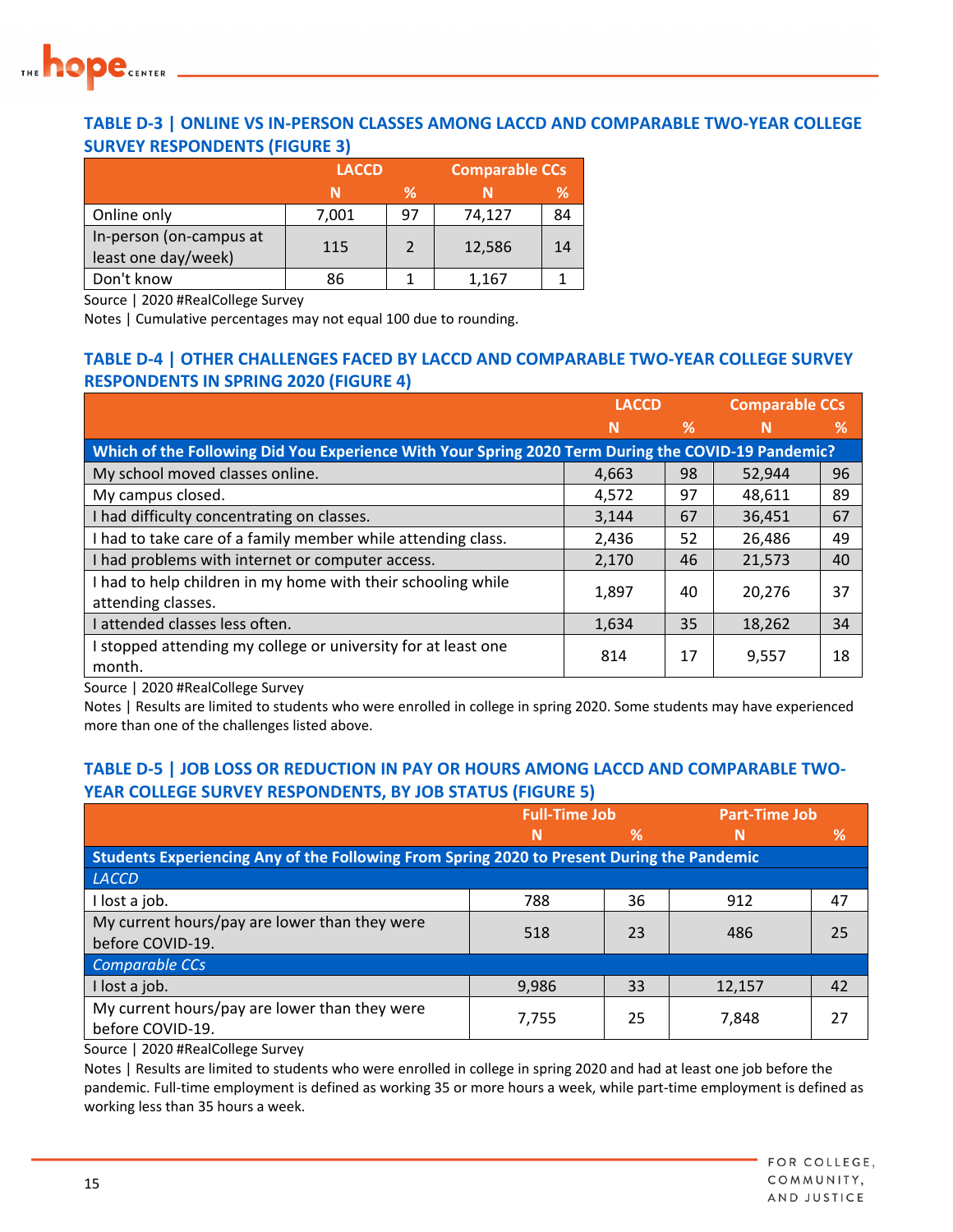

#### **TABLE D‐6 | JOB LOSS OR REDUCTION IN PAY OR HOURS AMONG LACCD SURVEY RESPONDENTS, BY RACE/ETHNICITY AND JOB STATUS (FIGURE 6)**

|                                                                          | <b>Full-Time Job Part-Time Job</b> |    |       |    |
|--------------------------------------------------------------------------|------------------------------------|----|-------|----|
|                                                                          | N                                  | %  | N     | %  |
| <b>Students Who Experienced a Job Loss or Reduction in Hours or Pay:</b> |                                    |    |       |    |
| Overall                                                                  | 1,306                              | 59 | 1,398 | 72 |
| African American or Black                                                | 165                                | 62 | 123   | 81 |
| Asian                                                                    | 96                                 | 66 | 130   | 78 |
| Middle Eastern                                                           | 24                                 | 83 | 33    | 77 |
| Indigenous                                                               | 59                                 | 64 | 45    | 75 |
| Other                                                                    | 41                                 | 62 | 44    | 73 |
| White or Caucasian                                                       | 275                                | 62 | 283   | 73 |
| Hispanic or Latinx                                                       | 575                                | 57 | 609   | 70 |

Source | 2020 #RealCollege Survey

Notes | Results are limited to students who were enrolled in college in spring 2020 and had at least one job before the pandemic. Full-time employment is defined as working 35 or more hours a week, while part-time employment is defined as working less than 35 hours a week. Classifications of racial or ethnic background are not mutually exclusive. Respondents could self‐identify with multiple classifications. Some racial and ethnic groups were combined due to sample size. The Asian category includes students who identify as Asian Americans, Southeast Asian, and Pacific Islanders, the Indigenous category includes students who identify as American Indian or Alaska Native or Indigenous.

#### **TABLE D‐7 | CHALLENGES FACED BY LACCD PARENTING STUDENT RESPONDENTS DURING THE PANDEMIC (FIGURE 7)**

|                                                                                                          | <b>LACCD</b> |    |
|----------------------------------------------------------------------------------------------------------|--------------|----|
|                                                                                                          | N            | ℅  |
| <b>Which of the Following Did You Experience with Your Spring 2020 Term During the Pandemic?</b>         |              |    |
| I had to help children in my home with their schooling while attending                                   | 860          | 79 |
| classes.                                                                                                 |              |    |
| Approximately How Many Days in the Spring 2020 Term Did You Miss Work/Class Because of Childcare         |              |    |
| <b>Arrangements?</b>                                                                                     |              |    |
| None                                                                                                     | 98           | 30 |
| $1 - 2$                                                                                                  | 68           | 21 |
| $3 - 5$                                                                                                  | 69           | 21 |
| 6 or more                                                                                                | 94           | 29 |
| Will Your Child(ren) Be Home at Least Part-Time (i.e., Not Attending Daycare or School In-Person) Due to |              |    |
| the Pandemic This Fall?                                                                                  |              |    |
| Yes                                                                                                      | 1,147        | 84 |
| <b>No</b>                                                                                                | 165          | 12 |
| Don't know                                                                                               | 51           | 4  |

Source | 2020 #RealCollege Survey

Notes | Cumulative percentages may not add up to 100 due to rounding. Results to questions about spring 2020 are limited to parenting students who were enrolled in that term. A parenting student is defined as a student who is a parent, primary caregiver, or guardian (legal or informal) of any children in or outside their household.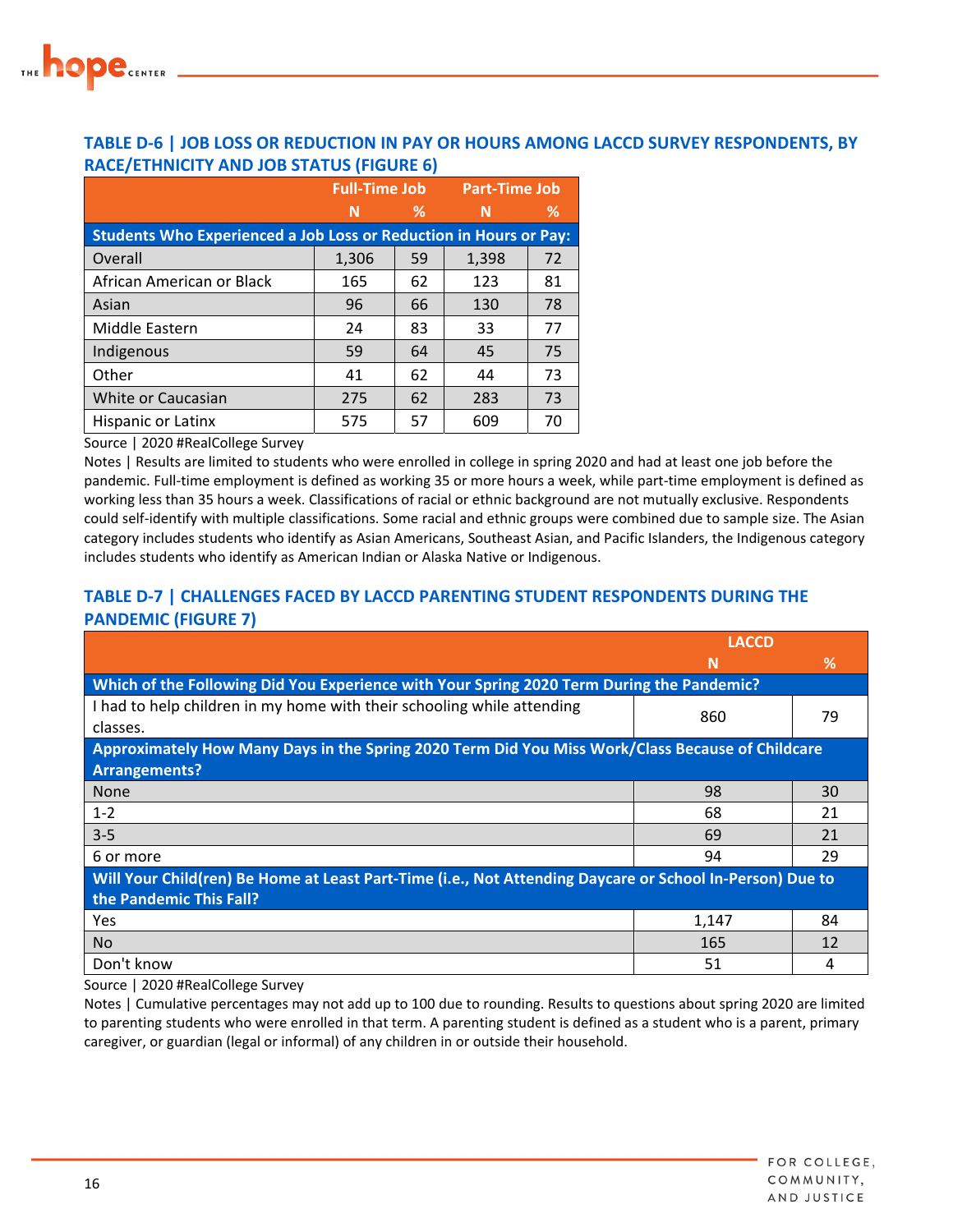

#### **TABLE D‐8 | BASIC NEEDS INSECURITY RATES AMONG LACCD AND COMPARABLE TWO‐YEAR COLLEGE SURVEY RESPONDENTS (FIGURE 8)**

|                    | <b>LACCD</b> |    | <b>Comparable CCs</b> |    |
|--------------------|--------------|----|-----------------------|----|
|                    | N            | ℅  |                       | ℅  |
| Any BNI            | 4,115        | 64 | 49,760                | 62 |
| Food insecurity    | 2,478        | 40 | 30,727                | 39 |
| Housing insecurity | 3,547        | 55 | 42,301                | 52 |
| Homelessness       | 842          | 13 | 11,167                | 14 |

Source | 2020 #RealCollege Survey

Notes | Students experiencing "Any BNI" includes students who experienced food insecurity in the past 30 days, or housing insecurity or homelessness within the last year. Some students may have experienced multiple forms of insecurity at the same time. For more details on how each measure of basic needs insecurity was created, refer to Appendix B.

#### **TABLE D‐9 | LEVEL OF FOOD SECURITY AMONG LACCD AND COMPARABLE TWO‐YEAR COLLEGE SURVEY RESPONDENTS (FIGURE 9)**

|          | <b>LACCD</b> |               | <b>Comparable CCs</b> |    |
|----------|--------------|---------------|-----------------------|----|
|          | N            | $\mathcal{A}$ | N                     | ℅  |
| High     | 2,854        | 46            | 37,410                | 48 |
| Marginal | 888          | 14            | 10,179                | 13 |
| Low      | 1,032        | 17            | 12,816                | 16 |
| Very low | 1,446        | 23            | 17,911                | 23 |

Source | 2020 #RealCollege Survey

Notes | According to the USDA, students at either low or very low levels of food security are termed "food insecure." Cumulative percentages may not add up to 100 due to rounding. For more details on how we measure food insecurity, refer to Appendix B.

#### **TABLE D‐10 | FOOD SECURITY QUESTIONS AMONG LACCD SURVEY RESPONDENTS (FIGURE 10)**

|                                                                                                     | <b>LACCD</b> |    |
|-----------------------------------------------------------------------------------------------------|--------------|----|
|                                                                                                     | N            | %  |
| I worried whether my food would run out before I got money to buy more.                             | 2,974        | 48 |
| I couldn't afford to eat balanced meals.                                                            | 2,552        | 41 |
| The food that I bought just didn't last and I didn't have the money to buy more.                    | 2,331        | 37 |
| I cut the size of meals or skipped meals because there wasn't enough money for food.                | 1,987        | 32 |
| I ate less than I felt I should because there wasn't enough money for food.                         | 1,905        | 31 |
| I was hungry but didn't eat because there wasn't enough money for food.                             | 1,436        | 23 |
| I cut the size of meals or skipped because there wasn't enough money for food. (3 or<br>more times) | 1,237        | 20 |
| I lost weight because there wasn't enough money for food.                                           | 1,116        | 18 |
| I did not eat for a whole day because there wasn't enough money for food.                           | 636          | 10 |
| I did not eat for a whole day because there wasn't enough money for food. (3 or more<br>times)      | 389          | 6  |

Source | 2020 #RealCollege Survey

Notes | Some students may have experienced more than one of the circumstances listed above.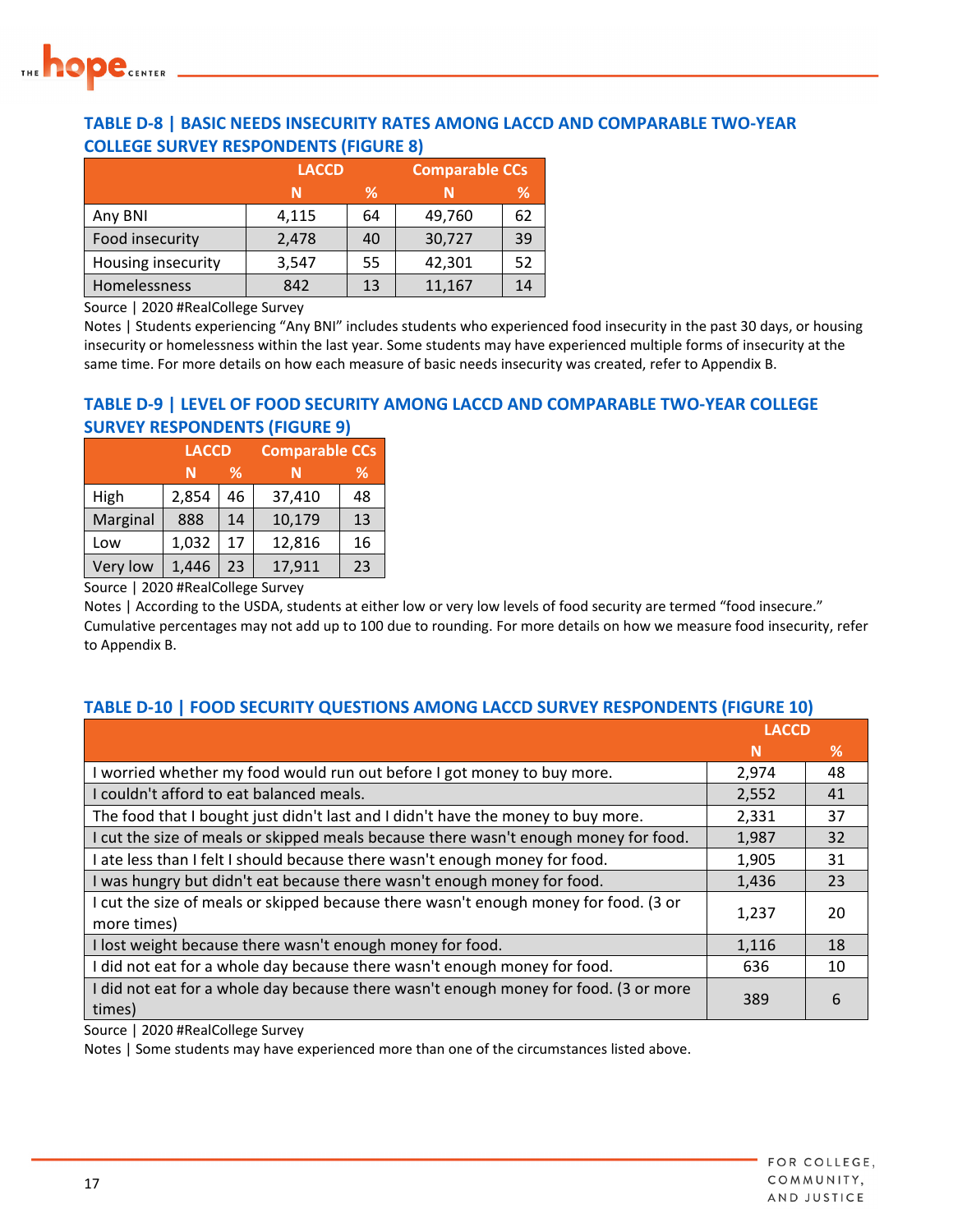

#### **TABLE D‐11 | HOUSING INSECURITY AMONG LACCD AND COMPARABLE TWO‐YEAR COLLEGE SURVEY RESPONDENTS (FIGURE 11)**

|                                                                                   | <b>LACCD</b> |               | <b>Comparable CCs</b> |    |
|-----------------------------------------------------------------------------------|--------------|---------------|-----------------------|----|
|                                                                                   | N            | %             | N                     | %  |
| Any item                                                                          | 3,547        | 55            | 42,301                | 52 |
| Did not pay full utilities (gas, oil, or electricity bill)                        | 1,980        | 31            | 23,163                | 29 |
| Did not pay full amount of rent or mortgage                                       | 1,969        | 31            | 22,106                | 27 |
| Had a rent or mortgage increase that made it difficult to pay                     | 1,385        | 22            | 15,910                | 20 |
| Had an account default or go into collections                                     | 1,004        | 16            | 12,943                | 16 |
| Moved in with other people, even for a little while, due to financial<br>problems | 813          | 13            | 10,793                | 13 |
| Lived with others beyond the expected capacity of the house or<br>apartment       | 784          | 12            | 8,442                 | 10 |
| Left household because felt unsafe                                                | 318          | 5             | 3,749                 | 5  |
| Moved three or more times                                                         | 195          | 3             | 2,535                 | 3  |
| Received a summons to appear in housing court                                     | 103          | $\mathcal{P}$ | 1,130                 | 1  |

Source | 2020 #RealCollege Survey

Notes | Some students may have experienced more than one of the circumstances listed above. For more details on how we measure housing insecurity, refer to Appendix B.

#### **TABLE D‐12 | HOMELESSNESS AMONG LACCD AND COMPARABLE TWO‐YEAR COLLEGE SURVEY RESPONDENTS (FIGURE 12)**

|                                                                                                                                                                                  | <b>LACCD</b> |                |        | <b>Comparable CCs</b> |
|----------------------------------------------------------------------------------------------------------------------------------------------------------------------------------|--------------|----------------|--------|-----------------------|
|                                                                                                                                                                                  | N            | ℅              | N      | %                     |
| Any item                                                                                                                                                                         | 842          | 13             | 11,167 | 14                    |
| Self-identified homeless                                                                                                                                                         | 337          | 5              | 2,571  | $\overline{2}$        |
| <b>Locations Stayed Overnight:</b>                                                                                                                                               |              |                |        |                       |
| Temporarily staying with relative, friend or couch surfing until I<br>find other housing                                                                                         | 619          | 10             | 8,367  | 11                    |
| Temporarily at a hotel or motel without a permanent home to<br>return to                                                                                                         | 264          | 4              | 2,507  | 3                     |
| In closed area/space with roof not meant for human habitation<br>(such as abandoned building; car, truck, or van; encampment or<br>tent; unconverted garage, attic, or basement) | 167          | 3              | 1,486  |                       |
| At outdoor location (such as street, sidewalk or alley; bus or<br>train stop; campground or woods, park, beach, or riverbed;<br>under bridge or overpass                         | 132          | $\mathfrak{p}$ | 998    |                       |
| In transitional housing or independent living program                                                                                                                            | 125          | $\overline{2}$ | 886    | $\mathbf{1}$          |
| At a shelter                                                                                                                                                                     | 99           | $\mathcal{P}$  | 627    |                       |
| At a group home such as halfway house or residential program<br>for mental health or substance abuse                                                                             | 72           |                | 583    |                       |
| At a treatment center (such as detox, hospital, etc.)                                                                                                                            | 69           | 1              | 958    |                       |
| In a camper or RV (not on vacation)                                                                                                                                              | 56           | 1              | 1,009  |                       |

Source | 2020 #RealCollege Survey

Notes | Some students may have experienced more than one of the circumstances listed above. For more details on how we measure homelessness, refer to Appendix B.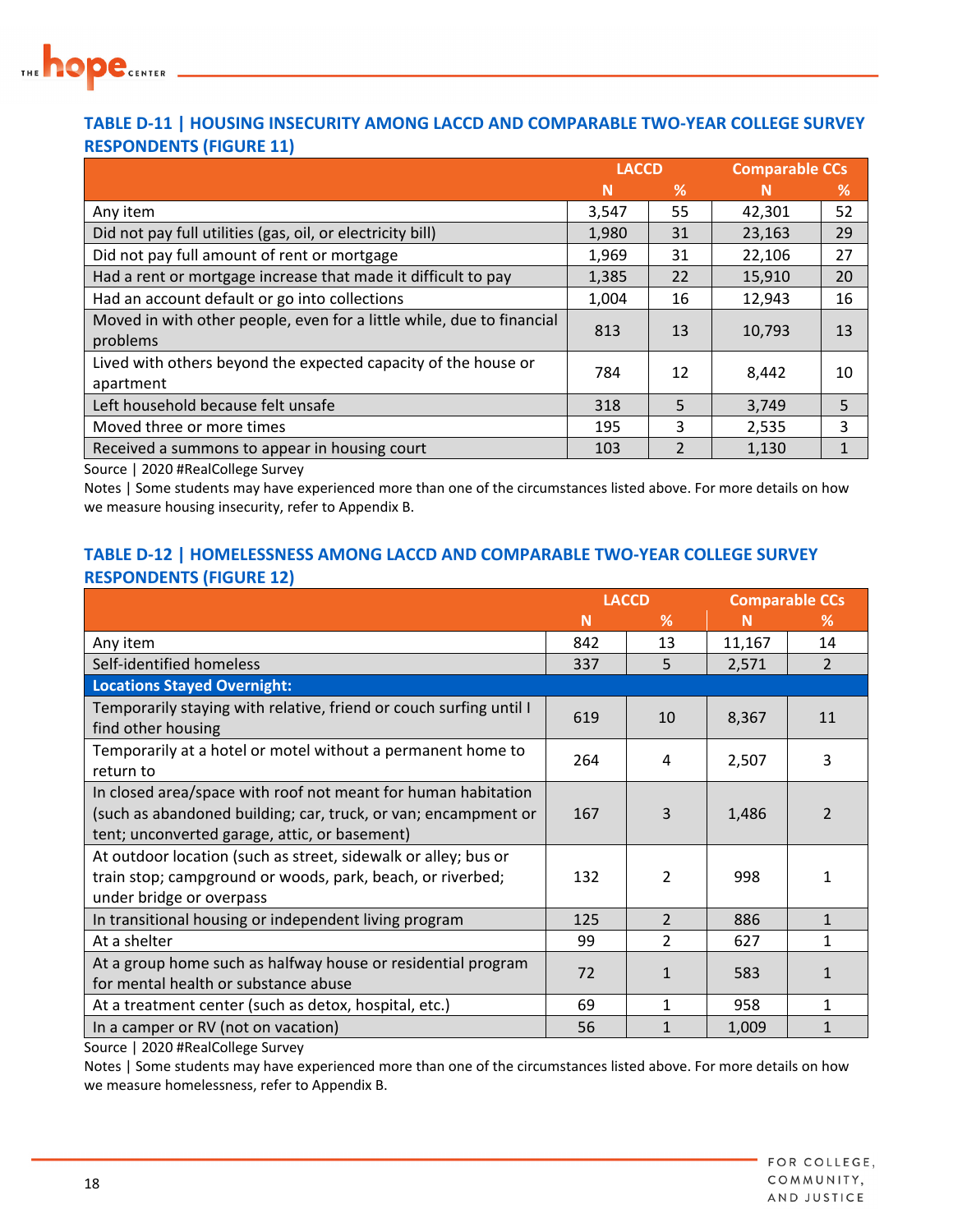

#### **TABLE D‐13 | DISPARITIES IN BASIC NEEDS INSECURITY AMONG LACCD SURVEY RESPONDENTS, BY RACIAL/ETHNICITY, GENDER IDENTITY, AND LGBTQ STATUS, AND CITIZENSHIP STATUS (FIGURE 13)**

|                                    | <b>LACCD</b> |    |  |
|------------------------------------|--------------|----|--|
|                                    | N            | ℅  |  |
| <b>Racial or Ethnic Background</b> |              |    |  |
| Black or African American          | 509          | 78 |  |
| Indigenous                         | 171          | 75 |  |
| <b>Hispanic or Latinx</b>          | 1,983        | 65 |  |
| White or Caucasian                 | 780          | 60 |  |
| Middle Eastern                     | 72           | 56 |  |
| Asian                              | 314          | 54 |  |
| <b>LGBTQ Status</b>                |              |    |  |
| Yes                                | 621          | 71 |  |
| <b>No</b>                          | 2,829        | 63 |  |
| <b>Gender Identity</b>             |              |    |  |
| Female                             | 2,482        | 66 |  |
| Male                               | 857          | 60 |  |
| Non-binary                         | 53           | 70 |  |
| Prefer to self-describe            | 27           | 75 |  |
| <b>Citizenship</b>                 |              |    |  |
| <b>US Citizen</b>                  | 3,156        | 64 |  |
| Non-US Citizen                     | 215          | 71 |  |

Source | 2020 #RealCollege Survey

Notes | Classifications of gender identity and racial/ethnic background are not mutually exclusive. Students could selfidentify with multiple classifications. Some racial and ethnic groups were combined due to sample size. The Asian category includes students who identify as Asian Americans, Southeast Asian, and Pacific Islanders, the Indigenous category includes students who identify as American Indian or Alaska Native or Indigenous. Students who self‐identify as lesbian, gay, bisexual, transgender, non-binary/third gender, or preferred to self-describe their gender identity or sexual orientation are considered LGBTQ. For more detail on how each measure of basic needs insecurity was constructed, refer to Appendix B.

#### **TABLE D‐14 | DISPARITIES IN BASIC NEEDS INSECURITY AMONG LACCD SURVEY RESPONDENTS, BY FIRST‐GENERATION STATUS, ENROLLMENT STATUS, AND PELL GRANT STATUS (FIGURE 14)**

|                                 | LACCD |    |  |
|---------------------------------|-------|----|--|
|                                 | N     | %  |  |
| <b>First-Generation Student</b> |       |    |  |
| Yes                             | 1,563 | 66 |  |
| No                              | 1,592 | 63 |  |
| <b>Enrollment Status</b>        |       |    |  |
| Full-time student               | 1,669 | 65 |  |
| Part-time student               | 2,169 | 64 |  |
| <b>Pell Grant Recipient</b>     |       |    |  |
| Yes                             | 2,238 | 71 |  |
| No                              | 1,647 | 56 |  |

Source | 2020 #RealCollege Survey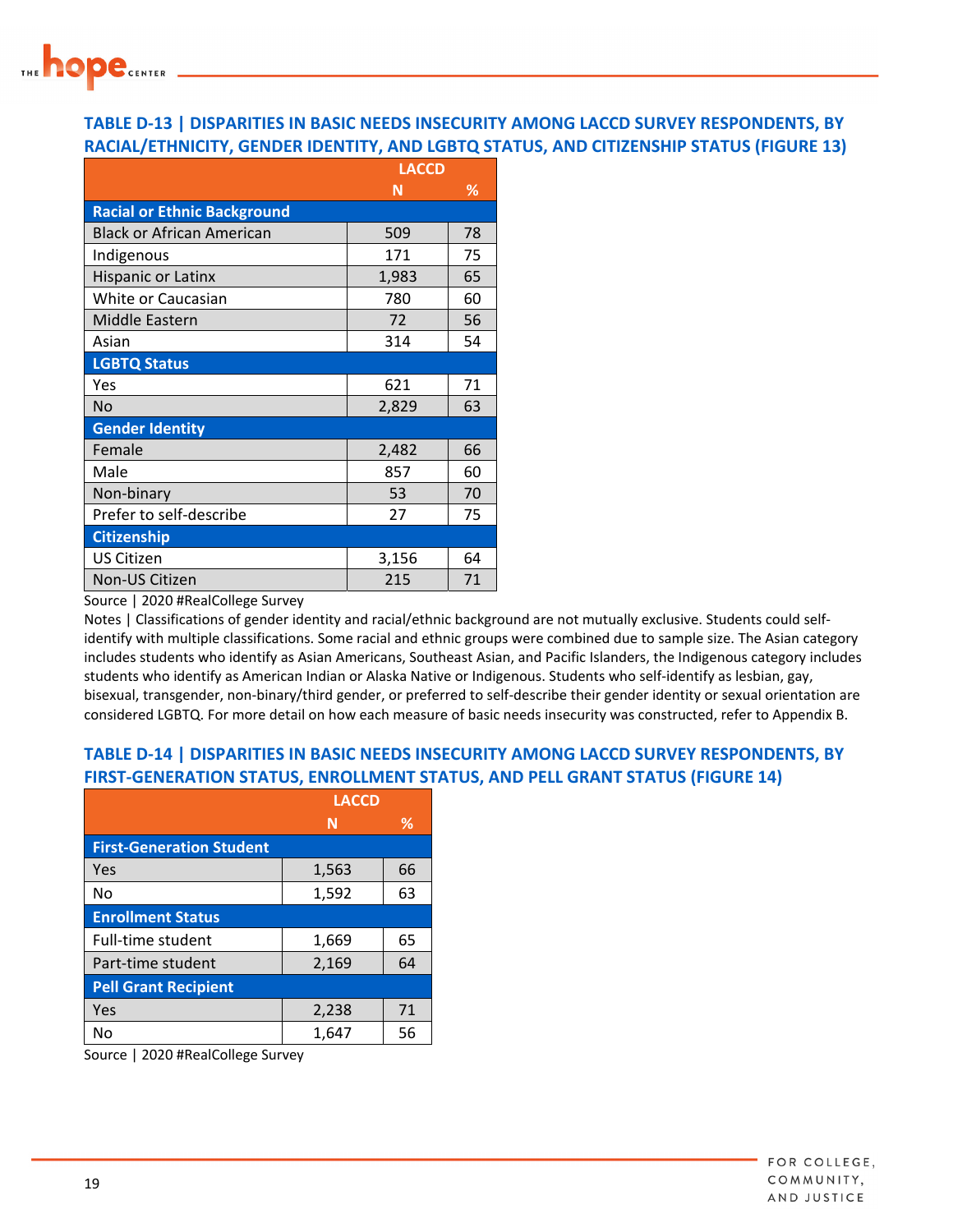

Notes | First-generation status is defined as whether a student's parents' highest level of education completed is a high school diploma or GED. For more details on how each measure of basic needs insecurity was constructed, refer to Appendix B.

#### **TABLE D‐15 | KNOWLEDGE OF, APPLICATION FOR, AND RECEIPT OF CARES ACT GRANT AMONG LACCD AND COMPARABLE TWO‐YEAR COLLEGES RESPONDENTS EXPERIENCING BASIC NEEDS INSECURITY (FIGURE 15)**

|                                         | <b>LACCD</b> |    |        | <b>Comparable CCs</b> |  |  |
|-----------------------------------------|--------------|----|--------|-----------------------|--|--|
|                                         |              | ℀  |        | ℅                     |  |  |
| Heard of CARES Act Grant program        | 1,106        | 29 | 21,908 | 47                    |  |  |
| Applied for a CARES Act Grant this year | 309          |    | 12,995 | 28                    |  |  |
| Received a CARES Act Grant this year    | 298          |    | 10,599 | 23                    |  |  |

Source | 2020 #RealCollege Survey

Notes | Because of different systems for the distribution of CARES Act grant dollars across colleges, some students may have received CARES Act grant dollars but did not have to apply for them. For example, some colleges use information from students FAFSA to determine eligibility.

#### **TABLE D‐16 | KNOWLEDGE OF, APPLICATION FOR, AND RECEIPT OF EMERGENCY AID AMONG LACCD AND COMPARABLE TWO‐YEAR COLLEGE RESPONDENTS EXPERIENCING BASIC NEEDS INSECURITY (FIGURE 16)**

|                                              | <b>LACCD</b> |    |        | <b>Comparable CCs</b> |  |  |
|----------------------------------------------|--------------|----|--------|-----------------------|--|--|
|                                              |              | ℀  |        | ℅                     |  |  |
| Heard of emergency aid grant program         | 1.159        | 30 | 19,036 | 41                    |  |  |
| Applied for an emergency aid grant this year | 584          | 15 | 12,660 |                       |  |  |
| Received an emergency aid grant this year    | 570          |    | 10,812 | つつ                    |  |  |

Source | 2020 #RealCollege Survey

Notes | Because of different systems for the distribution of emergency aid across colleges, some students may have received emergency grant dollars but did not have to formally apply for them. For example, some colleges use information from students FAFSA to determine eligibility.

#### **TABLE D‐17 | LACCD SURVEY AND COMPARABLE TWO‐YEAR COLLEGE RESPONDENTS EXPERIENCING ANY LEVEL OF STRESS WHEN SEEKING EMERGENCY AID, BY BASIC NEEDS INSECURITY STATUS (FIGURE 17)**

|                                                                                  | <b>LACCD</b> |    | <b>Comparable CCs</b> |               |  |  |
|----------------------------------------------------------------------------------|--------------|----|-----------------------|---------------|--|--|
|                                                                                  | N            | %  | N                     | $\frac{9}{6}$ |  |  |
| <b>Overall, How Stressful Was Your Experience With Seeking Emergency Grants?</b> |              |    |                       |               |  |  |
| Among Those Who Experienced Basic Needs Insecurity                               |              |    |                       |               |  |  |
| Not stressful at all                                                             | 134          | 22 | 5,688                 | 37            |  |  |
| Slightly to extremely stressful                                                  | 463          | 78 | 9,660                 | 63            |  |  |
| Among Those Who Did Not Experience Basic Needs Insecurity                        |              |    |                       |               |  |  |
| Not stressful at all                                                             | 50           | 45 | 2,737                 | 58            |  |  |
| Slightly to extremely stressful                                                  | 62           | 55 | 1,963                 | 42            |  |  |

Source | 2020 #RealCollege Survey

Notes | Rates above are among students who experienced basic needs insecurity and applied for a CARES Act grant or an emergency aid grant this year. To determine stressful experiences when seeking aid, students were asked "How stressful was your experience with seeking an emergency grant?" Students with the following responses are defined as experiencing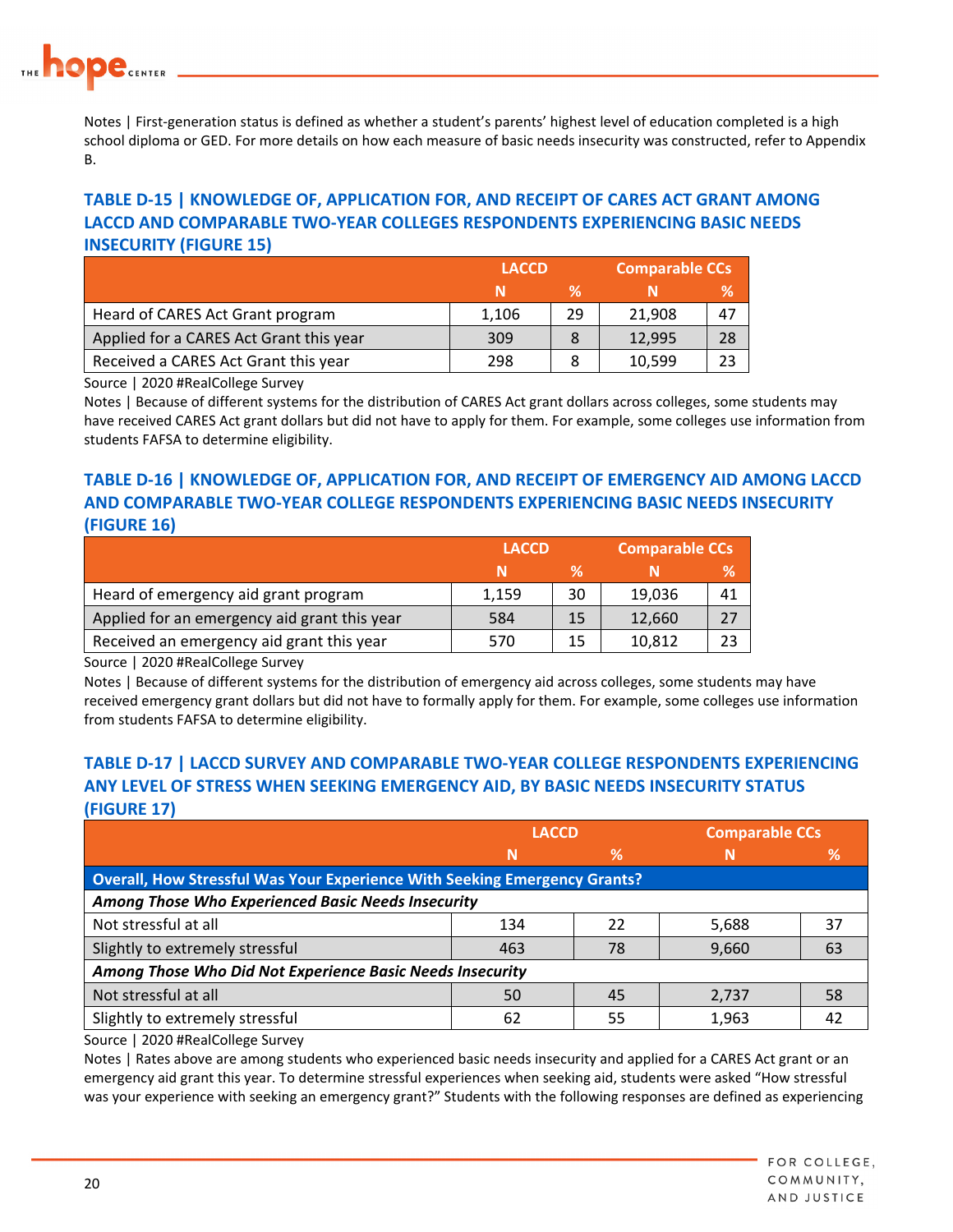any stress when seeking aid: slightly stressful, moderately stressful, very stressful or extremely stressful (as opposed to students responding "not stressful at all"). For more details on how each measure of basic needs insecurity was constructed, refer to Appendix B.

#### **TABLE D‐18 | TOP USES OF ANY EMERGENCY AID AMONG LACCD AND COMPARABLE TWO‐YEAR COLLEGE SURVEY RESPONDENTS (FIGURE 18)**

|                                             | <b>LACCD</b> |    | <b>Comparable CCs</b> |    |
|---------------------------------------------|--------------|----|-----------------------|----|
|                                             | N            | %  | N                     | %  |
| Afford educational materials for my classes | 621          | 78 | 13,987                | 78 |
| Stay enrolled in my college or university   | 581          | 74 | 14,255                | 79 |
| Reduce stress                               | 558          | 69 | 14,022                | 77 |
| Have more or better food to eat             | 489          | 60 | 11,126                | 61 |
| Buy or improve my laptop / computer         | 383          | 49 | 7,626                 | 43 |
| Fix my car / buy gas / pay for transit      | 328          | 41 | 9,894                 | 55 |
| Support my family members with their bills  | 324          | 41 | 7,095                 | 39 |
| Pay for housing                             | 316          | 39 | 8,589                 | 47 |
| Paid for entertainment/relaxation           | 168          | 22 | 3,836                 | 21 |
| Avoid eviction                              | 163          | 21 | 4,266                 | 24 |
| Afford educational materials for my child   | 142          | 18 | 3,435                 | 19 |
| Get medical care                            | 105          | 13 | 3,108                 | 17 |
| Pay back a loan                             | 99           | 13 | 2,817                 | 16 |
| Leave an unsafe living situation            | 70           | 9  | 1,548                 | 9  |
| Afford to travel home                       | 69           | 9  | 2,019                 | 11 |
| Paid for childcare                          | 59           | 7  | 1,989                 | 11 |

Source | 2020 #RealCollege Survey

Notes | Some students may select more than one use of emergency aid funding.

#### **TABLE D‐19 | USE OF PUBLIC BENEFITS AMONG LACCD AND COMPARABLE TWO‐YEAR COLLEGE SURVEY RESPONDENTS, ACCORDING TO BASIC NEEDS INSECURITY STATUS (FIGURE 19)**

|                                                                   | <b>LACCD</b>                    |    |                | <b>Comparable CCs</b> |               |                |       |                |
|-------------------------------------------------------------------|---------------------------------|----|----------------|-----------------------|---------------|----------------|-------|----------------|
|                                                                   | <b>Any BNI</b><br><b>No BNI</b> |    | <b>Any BNI</b> |                       | <b>No BNI</b> |                |       |                |
|                                                                   | N                               | %  | N              | %                     | N             | %              | N     | %              |
| Any public assistance                                             | 2,378                           | 58 | 787            | 34                    | 25,641        | 52             | 9,698 | 31             |
| MediCal or public health insurance                                | 1,013                           | 29 | 324            | 17                    | 11,410        | 27             | 3,509 | 13             |
| CalFresh (food stamps)                                            | 975                             | 28 | 166            | 9                     | 9,926         | 23             | 1,895 | $\overline{7}$ |
| Unemployment<br>compensation/insurance                            | 950                             | 27 | 293            | 15                    | 9,477         | 22             | 3,408 | 13             |
| Tax refunds (including EITC and CTC)                              | 412                             | 12 | 133            | 7                     | 6,944         | 16             | 2,683 | 10             |
| WIC (nutritional assistance for<br>pregnant women and children)   | 294                             | 8  | 53             | 3                     | 2,845         | 7              | 541   |                |
| CalWORKS (public cash assistance;<br>formerly called ADC or ADFC) | 174                             | 5  | 12             | $\mathbf{1}$          | 862           | $\overline{2}$ | 75    |                |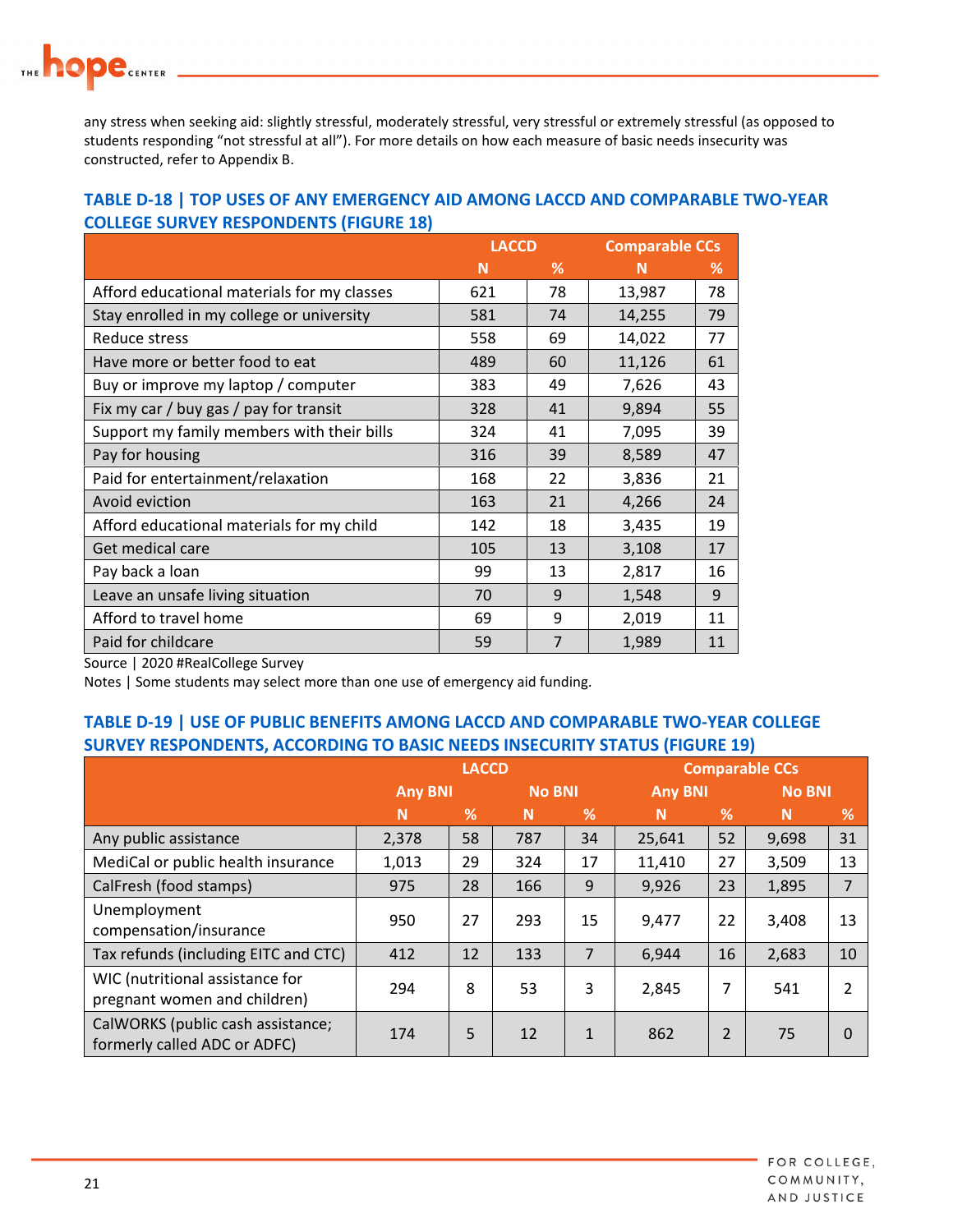| Health services from an income-<br>based organization or community<br>health center                                                                                                                | 188 | 5              | 43 | $\overline{2}$ | 1,861 | 4              | 494 | $\overline{2}$ |
|----------------------------------------------------------------------------------------------------------------------------------------------------------------------------------------------------|-----|----------------|----|----------------|-------|----------------|-----|----------------|
| Utility assistance (e.g., help paying<br>for heat or water)                                                                                                                                        | 187 | 5              | 21 | $\mathbf{1}$   | 2,100 | 5              | 253 | $\mathbf{1}$   |
| Services or support from a local<br>nonprofit/ nongovernmental agency                                                                                                                              | 115 | 3              | 19 | $\mathbf{1}$   | 1,444 | 3              | 226 | $\mathbf{1}$   |
| LIHEAP (Low Income Housing Energy<br>Assistance Program)                                                                                                                                           | 148 | $\overline{4}$ | 24 | $\mathbf{1}$   | 1,348 | 3              | 175 | $\mathbf{1}$   |
| SSI (supplemental security income)                                                                                                                                                                 | 144 | 4              | 67 | 3              | 1,037 | $\overline{2}$ | 333 | $\mathbf{1}$   |
| SSDI (social security disability<br>income)                                                                                                                                                        | 127 | 4              | 38 | $\overline{2}$ | 1,223 | 3              | 334 | $\mathbf{1}$   |
| <b>Transportation assistance</b>                                                                                                                                                                   | 117 | 3              | 31 | $\overline{2}$ | 1,104 | 3              | 284 | $\mathbf{1}$   |
| Legal services or assistance                                                                                                                                                                       | 86  | $\overline{2}$ | 12 | $\mathbf{1}$   | 806   | $\overline{2}$ | 171 | $\mathbf{1}$   |
| Childcare assistance                                                                                                                                                                               | 96  | 3              | 15 | $\mathbf{1}$   | 1,424 | 3              | 239 | $\mathbf{1}$   |
| Services or support from a housing<br>community-based organization or<br>nonprofit including emergency<br>shelters or domestic violence<br>shelters                                                | 67  | $\overline{2}$ | 3  | $\mathbf 0$    | 538   | $1\,$          | 23  | $\Omega$       |
| Veterans benefits (Veteran's Affairs<br>benefits for a service member's,<br>widow's, or survivor's pension;<br>service disability; or the GI Bill)                                                 | 45  | 1              | 19 | $\mathbf{1}$   | 1,434 | 3              | 795 | 3              |
| Housing assistance (e.g., housing<br>choice voucher, subsidized site-<br>based housing, public or nonprofit<br>owned housing, income-based<br>housing or rent, rental or<br>homeowners assistance) | 177 | 5              | 32 | $\overline{2}$ | 2,019 | 5              | 261 | $\mathbf{1}$   |

Source | 2020 #RealCollege Survey

Notes | Students experiencing "any basic needs insecurity" includes students who experienced food insecurity in the past 30 days, or housing insecurity or homelessness within the last year. For more detail on how each measure of basic needs insecurity was constructed, refer to Appendix B.

THE **hope** CENTER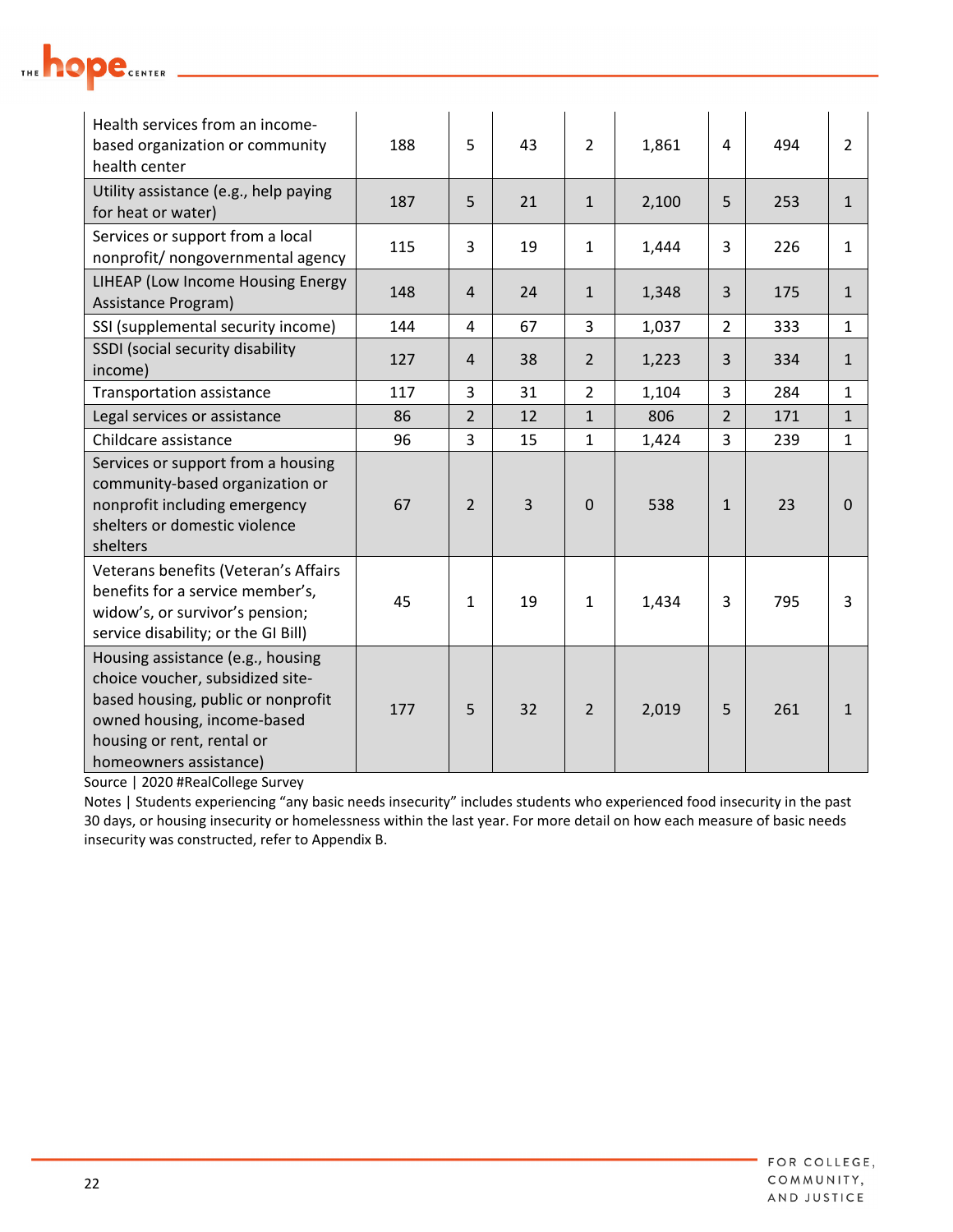

#### **TABLE D‐20 | USE OF CAMPUS SUPPORTS AMONG LACCD SURVEY RESPONDENTS WHO EXPERIENCED BASIC NEEDS INSECURITY (FIGURE 20)**

|                                         | <b>LACCD</b> |    |  |
|-----------------------------------------|--------------|----|--|
|                                         | N            | ℅  |  |
| <b>Help Obtaining CalFresh</b>          |              |    |  |
| Have not heard of                       | 861          | 22 |  |
| Heard of but have not used              | 2,007        | 51 |  |
| Used                                    | 1,031        | 26 |  |
| <b>Help Finding Affordable Housing</b>  |              |    |  |
| Have not heard of                       | 1,426        | 37 |  |
| Heard of but have not used              | 2,224        | 57 |  |
| Used                                    | 235          | 6  |  |
| <b>Help Obtaining Emergency Housing</b> |              |    |  |
| Have not heard of                       | 1,639        | 42 |  |
| Heard of but have not used              | 2,114        | 54 |  |
| Used                                    | 131          | 3  |  |

Source | 2020 #RealCollege Survey

Notes | Rates above are among students who experienced basic needs insecurity. Some students may have used or heard of more than one campus supports. For more details on how each measure of basic needs insecurity was constructed, refer to Appendix B.

#### **TABLE D‐21 | REASONS WHY LACCD SURVEY RESPONDENTS EXPERIENCING BASIC NEEDS INSECURITY DID NOT USE CAMPUS SUPPORTS (FIGURE 21)**

|                                                  | <b>LACCD</b> |    |
|--------------------------------------------------|--------------|----|
|                                                  | N            | %  |
| I do not think I am eligible.                    | 3,625        | 65 |
| Other people need those programs more than I do. | 3,465        | 63 |
| I did not know they existed or were available.   | 2,623        | 47 |
| I do not know how to apply.                      | 2,541        | 46 |
| I do not need these programs.                    | 2,352        | 43 |
| I am embarrassed to apply.                       | 1,213        | 22 |
| People like me do not use programs like that.    | 929          | 17 |
| I had difficulty completing the application.     | 906          | 17 |

Source | 2020 #RealCollege Survey

Notes | Rates above are among students who experienced basic needs insecurity. Some students may have reported multiple reasons for why they did not use campus supports. For more details on how each measure of basic needs insecurity was constructed, refer to Appendix B.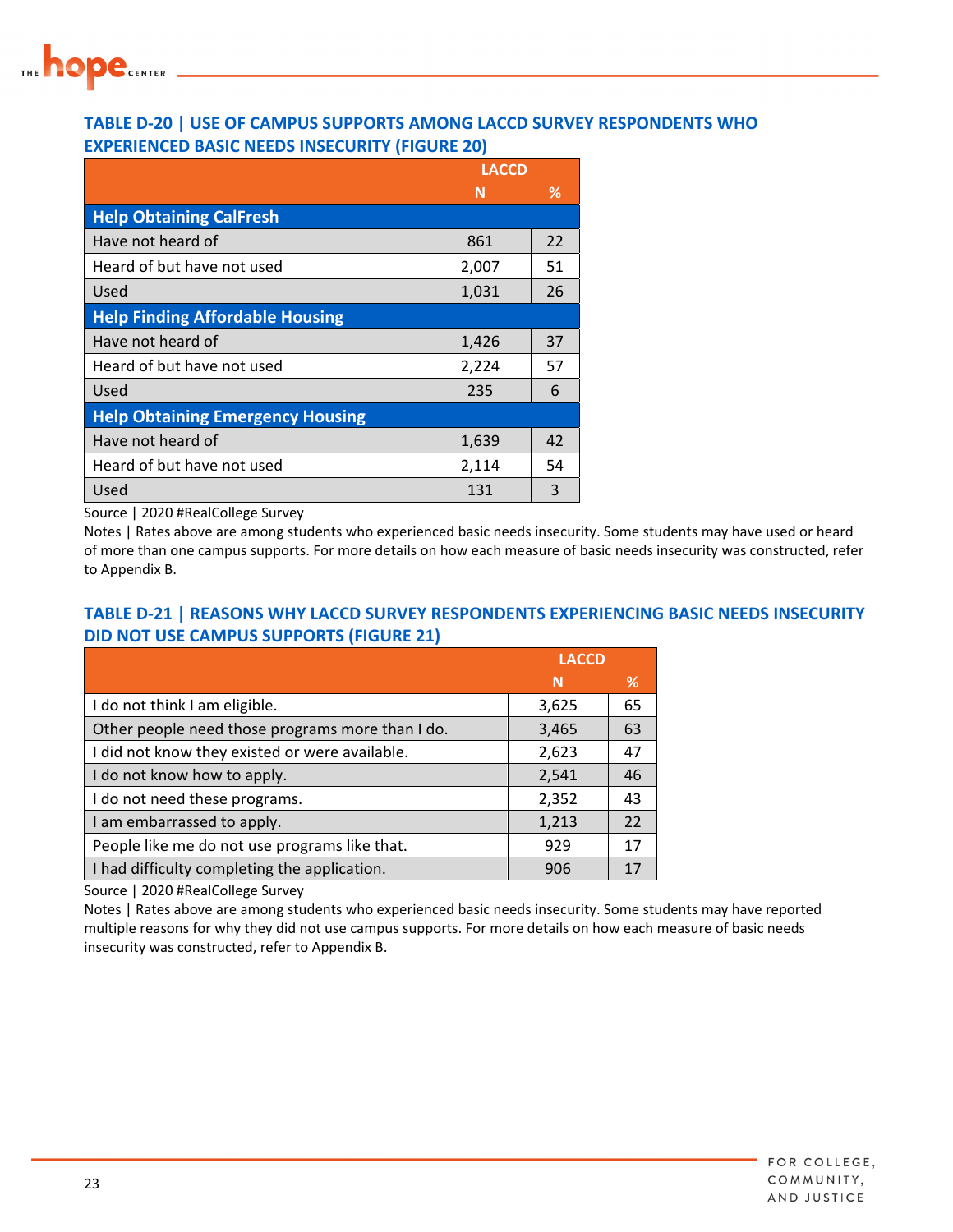

#### **TABLE D‐22 | DISPARITIES IN GAPS BETWEEN BNI AND USE OF ANY CAMPUS SUPPORT AMONG LACCD SURVEY RESPONDENTS, BY RACE/ETHNICITY, GENDER IDENTITY, LGBTQ STATUS, AND CITIZENSHIP STATUS (FIGURE 22)**

|                                    |    | <b>LACCD</b> |
|------------------------------------|----|--------------|
|                                    | N  | %            |
| <b>Racial or Ethnic Background</b> |    |              |
| African American or Black          | 78 | 45           |
| Indigenous                         | 75 | 39           |
| Other                              | 74 | 41           |
| Hispanic or Latinx                 | 65 | 31           |
| White or Caucasian                 | 60 | 36           |
| Middle Eastern                     | 56 | 39           |
| Asian                              | 54 | 26           |
| <b>Gender Identity</b>             |    |              |
| Female                             | 66 | 35           |
| Male                               | 60 | 29           |
| <b>LGBTQ</b>                       |    |              |
| Yes                                | 71 | 33           |
| <b>No</b>                          | 63 | 34           |
| <b>Citizenship</b>                 |    |              |
| Non-US Citizen                     | 71 | 22           |
| <b>US Citizen</b>                  | 64 | 35           |

Source | 2020 #RealCollege Survey

Notes | Classifications of gender identity and racial/ethnic background are not mutually exclusive. Students could selfidentify with multiple classifications. Some racial and ethnic groups were combined due to sample size. The Asian category includes students who identify as Asian Americans, Southeast Asian, and Pacific Islanders, the Indigenous category includes students who identify as American Indian or Alaska Native or Indigenous. Students experiencing "Any BNI" includes students who experienced food insecurity in the past 30 days, or housing insecurity or homelessness within the last year. For more details on how each measure of basic needs insecurity was constructed, refer to Appendix B.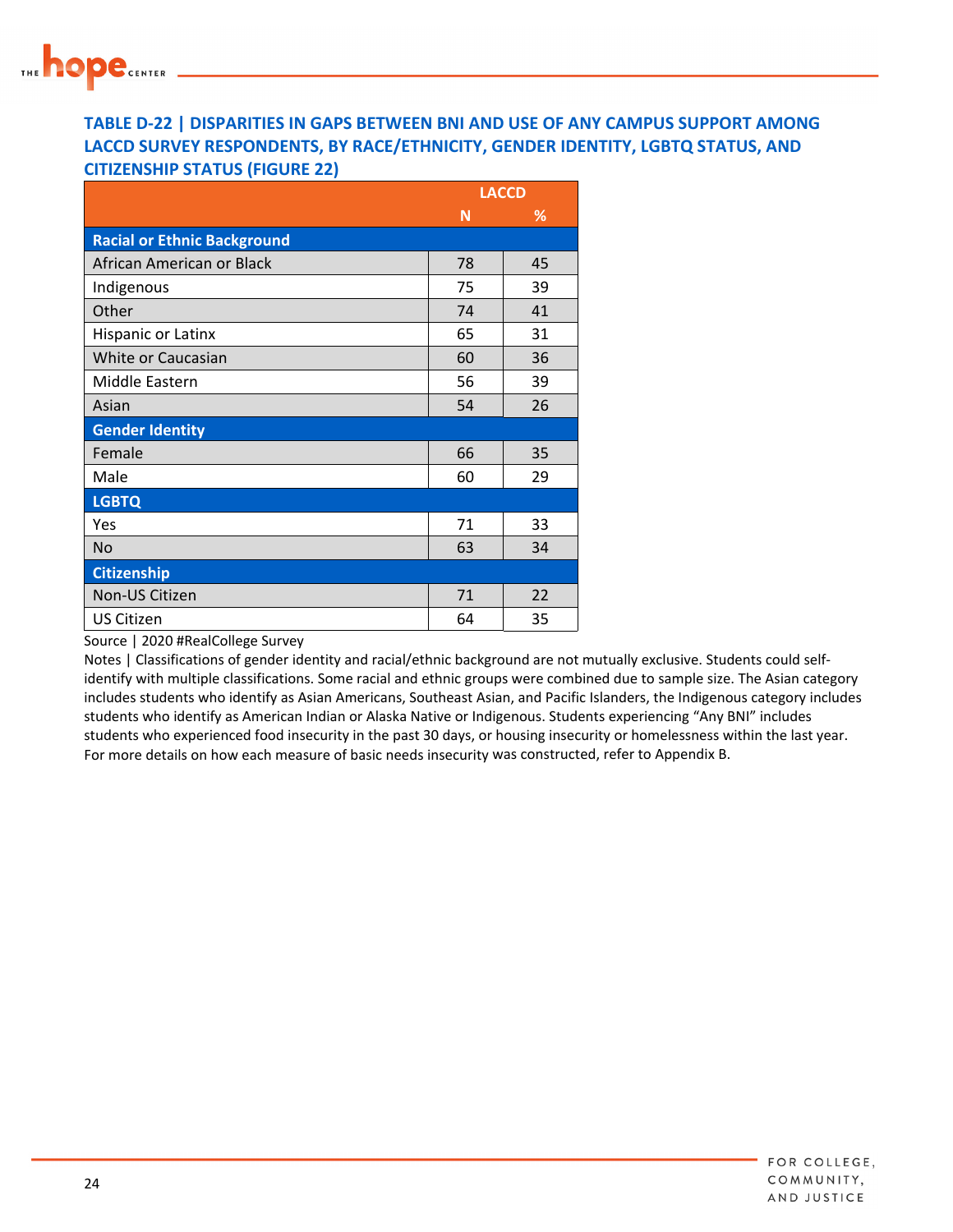

## Appendix E. Questions Used to Capture Student Background Characteristics in the Hope Center's #RealCollege Survey

- 1. What is your gender? (Mark Yes or No for each item.)
	- a. Female
	- b. Male
	- c. Non‐binary/third gender
	- d. Prefer to self‐describe
	- e. Prefer not to answer
- 2. Do you identify as transgender?
	- a. Yes
	- b. No
	- c. Prefer not to answer
- 3. What is your sexual orientation?
	- a. Heterosexual or straight
	- b. Gay or lesbian
	- c. Bisexual
	- d. Prefer to self‐describe
	- e. Prefer not to answer
- 4. In what year were you born? (answers by dropdown starting with 2002)
- 5. Are you a U.S. citizen or permanent resident?
	- a. Yes
	- b. No
	- c. Prefer not to answer
- 6. Have you ever served in the U.S. Armed Forces, Military Reserves, or National Guard?
	- a. Yes
	- b. No
	- c. Prefer not to answer
- 7. How do you usually describe your race and/or ethnicity? (Select "Yes" to all that apply if you identify with multiple groups)
	- a. White or Caucasian
	- b. African American or Black
	- c. Middle Eastern or North African or Arab or Arab American
	- d. Southeast Asian
	- e. American Indian or Alaskan Native
	- f. Indigenous
	- g. Hispanic or Latinx/Latina/Latino or Chicanx/Chicana/Chicano
	- h. Pacific Islander or Native Hawaiian
	- i. Other Asian or Asian American
	- j. Other (please specify)
	- k. Prefer not to answer
- 8. What is the highest level of education completed by either of your parents/guardians?
	- a. Eighth grade or lower
	- b. Between 9th and 12th grade (but no high school diploma)
	- c. High school diploma
	- d. GED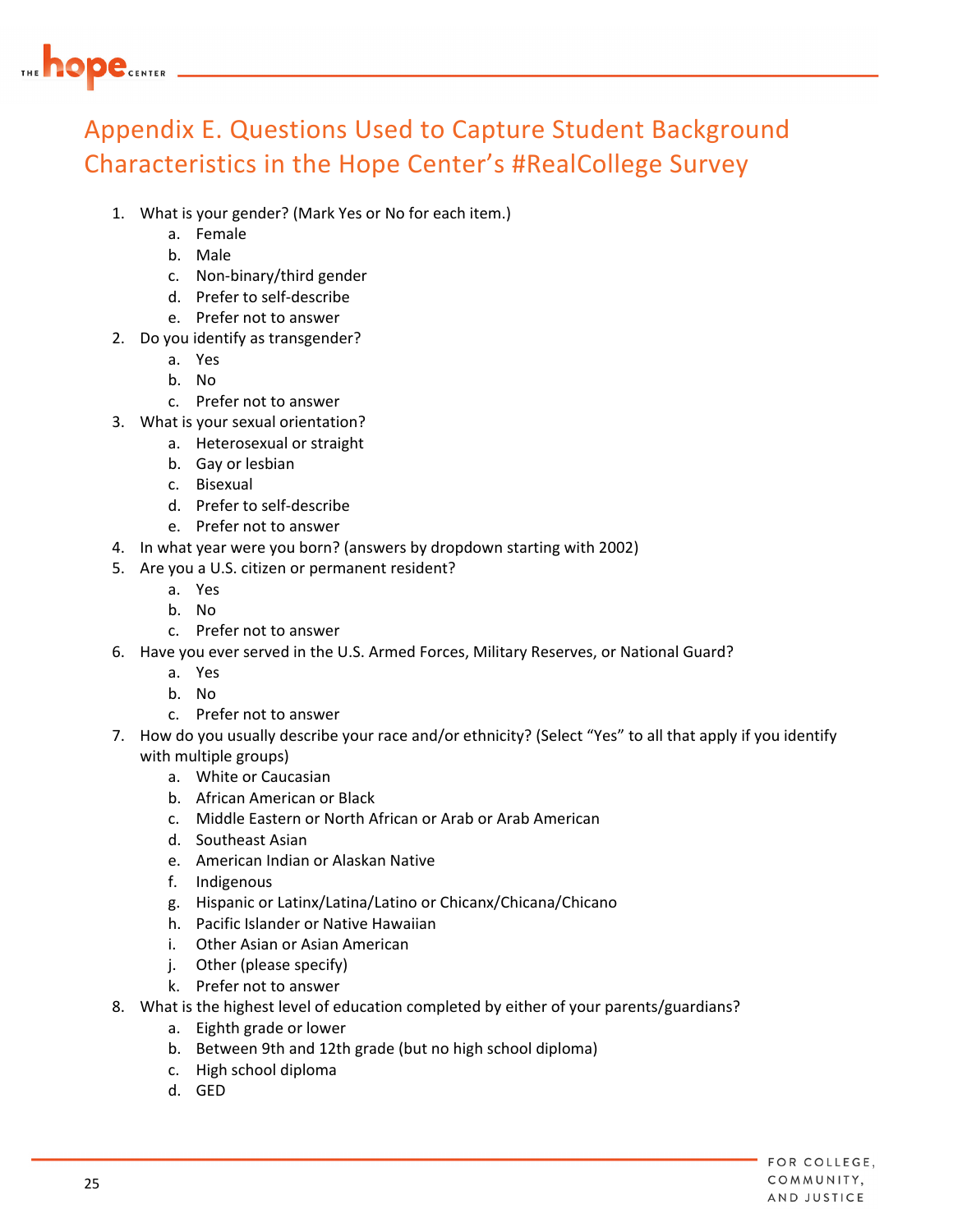

- e. Some college (but no college degree)
- f. College or trade/vocational certificate
- g. Associate degree
- h. Bachelor's degree
- i. Graduate degree
- j. I don't know
- k. Prefer not to answer
- 9. In the last year, did a parent or guardian claim you as a "dependent" for tax purposes?
	- a. Yes
	- b. No
	- c. I don't know
	- d. Prefer not to answer
- 10. How would you describe your current relationship status?
	- a. Single
	- b. In a relationship
	- c. Married or domestic partnership
	- d. Divorced
	- e. Widowed
	- f. Prefer not to answer
- 11. Do you have a spouse or partner that lives with you?
	- a. Yes
	- b. No
	- c. Prefer not to answer
- 12. Have you ever been in foster care?
	- a. Yes
	- b. No
	- c. Prefer not to answer
- 13. Are you the parent, primary caregiver, or guardian (legal or informal) of any children?
	- a. Yes
	- b. No
- 14. Have you ever been convicted of a crime? (Felony and misdemeanor convictions only. Don't include violations or traffic infractions.)
	- a. Yes
	- b. No
	- c. Prefer not to answer
- 15. Do you have any of the following disabilities or medical conditions? (Mark Yes or No for each item.)
	- a. Cognitive, learning, or neurological disorders/disabilities (dyslexia, ADHD, autism spectrum disorder, epilepsy, etc.)
	- b. Physical disability (speech, sight, mobility, hearing, etc.)
	- c. Chronic illness (asthma, diabetes, autoimmune disorders, cancer, etc.)
	- d. Psychological disorder (depression, anxiety, PTSD, etc.)
	- e. Other: (fill in)
- 16. Are you a varsity student‐athlete on a team sponsored by your college or university's athletics department?
	- a. Yes
	- b. No
	- c. Prefer not to answer